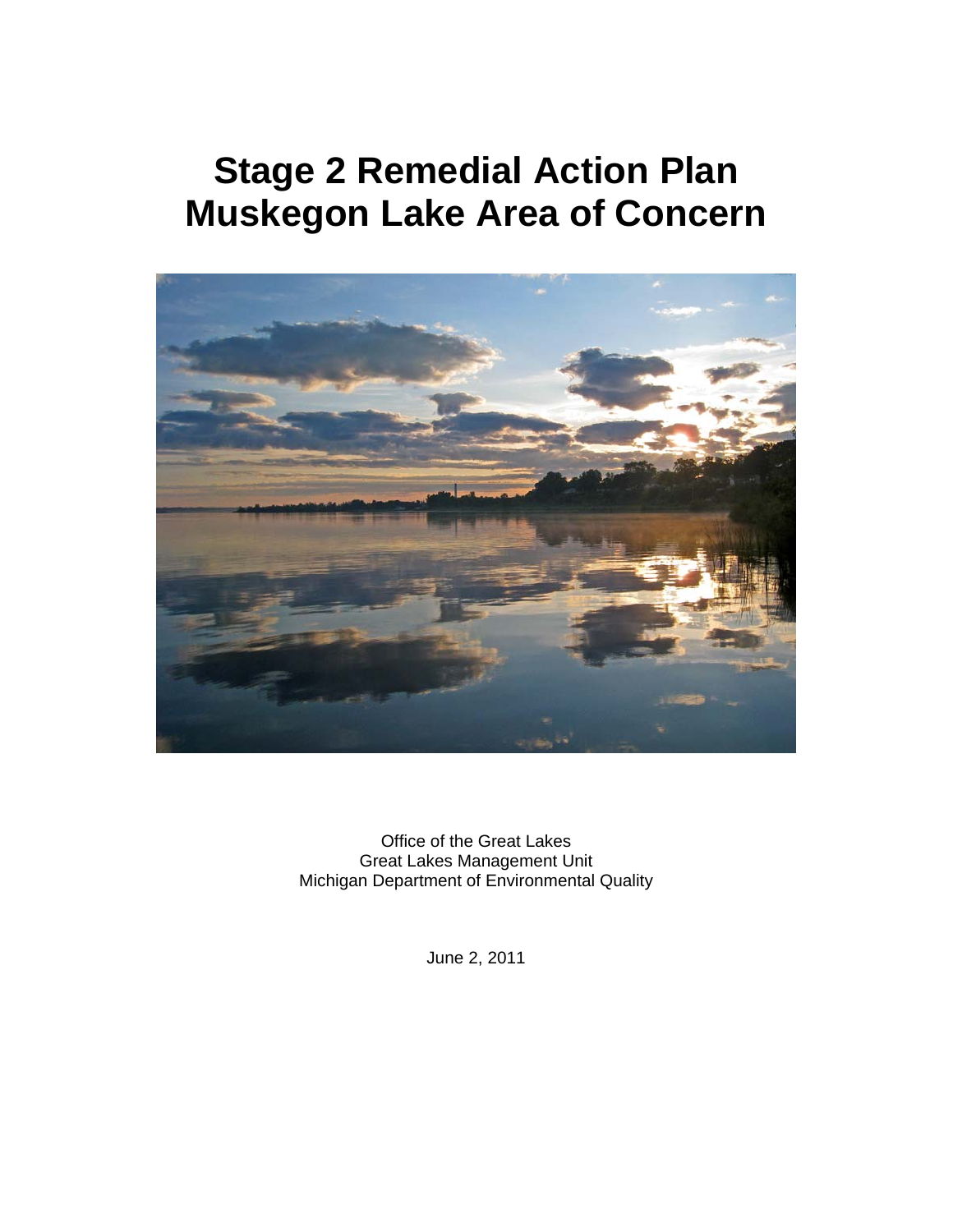### Compiled by:

Stephanie Swart Muskegon Lake Area of Concern Coordinator Office of the Great Lakes Great Lakes Management Unit Michigan Department of Environmental Quality P.O. Box 30473 Lansing, MI 48909 Phone: 517-335-6721 Fax: 517-335-4053 Email: swarts@michigan.gov

Acknowledgements

The efforts to restore the Muskegon Lake Area of Concern are the work of many dedicated and caring individuals over more than two decades. The summary information presented here only touches the surface of the good work carried out by those who are dedicated to the restoration of the Muskegon Lake Area of Concern and its watershed.

Of special note is the work of the members of the Muskegon Lake Watershed Partnership, who have worked tirelessly to restore the place they call home.

It is a privilege to work with my colleagues in the Departments of Environmental Quality and Natural Resources and with our counterparts in the U.S. Environmental Protection Agency and the U.S. Fish and Wildlife Service, and those who staff the federal and state agencies involved.

Thank you.

This document should be cited as follows:

Michigan Department of Environmental Quality. 2011. Stage 2 Remedial Action Plan Muskegon Lake Area of Concern.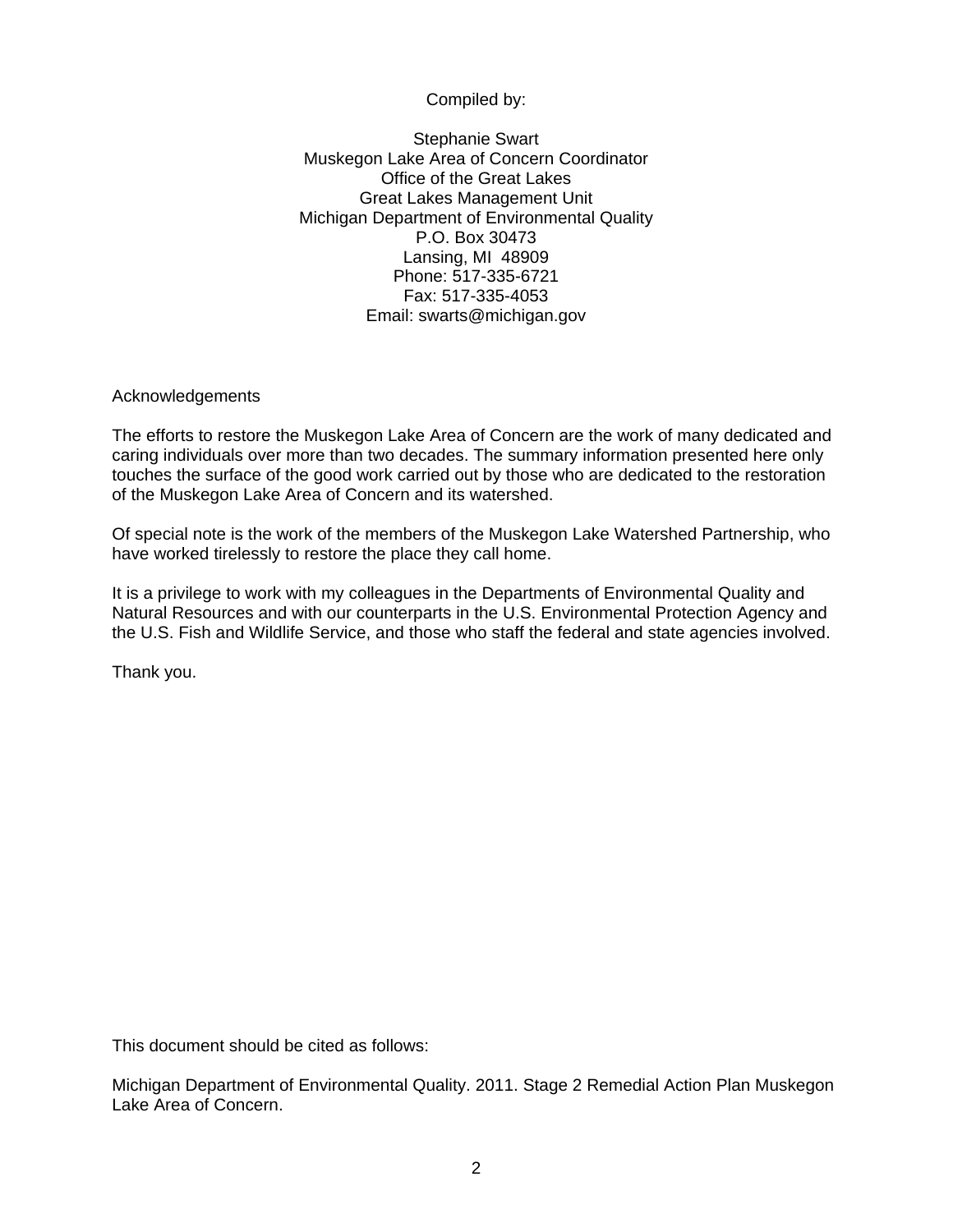### **Muskegon Lake Area of Concern Stage 2 Remedial Action Plan**

### *Purpose of the Stage 2 Remedial Action Plan*

A Michigan Department of Environmental Quality (MDEQ) Stage 2 Remedial Action Plan (RAP) for each Area of Concern (AOC) is the primary tool for documenting and communicating restoration progress. The AOC-specific Stage 2 RAPs are meant to be brief, user-friendly documents that identify actions needed to restore Beneficial Use Impairments (BUIs) in each AOC. The Stage 2 RAPs are prepared by the MDEQ in consultation with the respective AOC Public Advisory Council (PAC) and the United States Environmental Protection Agency (USEPA), Great Lakes National Program Office (GLNPO).

Identifying specific actions necessary to remove a BUI is one component of the MDEQ's process for tracking AOC restoration, removing BUIs, and ultimately delisting AOCs. These processes and relevant restoration criteria are described in more detail in the MDEQ's *Guidance for Delisting Michigan's Great Lakes Areas of Concern* (*Guidance*) (MDEQ, 2008). Comprehensive background information on the AOC is provided in previous RAP documents, which are listed in the reference section of this publication.

### *Disclaimer*

The Great Lakes Water Quality Agreement (GLWQA) is a non-regulatory agreement between the U.S. and Canada, and criteria developed under its auspices are non-regulatory in nature. The actions identified in this document as needed to achieve BUI restoration criteria are not subject to enforcement or regulatory actions by virtue of being listed in this document.

The actions identified in this Stage 2 RAP do not constitute a list of pre-approved projects, nor is it a list of projects simply related to BUIs or generally to improve the environment. Actions identified in this document are directly related to removing a BUI and are needed to delist the AOC. However, in many AOCs, further information is needed to determine all actions required to remove a BUI. Thus, the AOC-specific BUI Tracking Matrix is not necessarily comprehensive and will be updated to reflect additional actions that are needed.

### *Introduction*

In 1987, amendments to the GLWQA were adopted by the federal governments of the United States and Canada. Annex 2 of the amendments listed 14 BUIs which are caused by a detrimental change in the chemical, physical, or biological integrity of the Great Lakes system (International Joint Commission (IJC), 1987). The Annex directed the two countries to identify AOCs that did not meet the objectives of the GLWQA. The RAPs addressing the BUIs were to be prepared for all 43 AOCs identified. The BUIs provided a framework for describing effects of the contamination, and a means for focusing remedial actions.

The Muskegon Lake AOC includes Muskegon Lake and portions of its tributaries, the Muskegon River, Ruddiman Creek, Ryerson Creek, Green Creek, Four Mile Creek, Little Bear Creek (including the unnamed tributary), and Bear Lake (Figure 1).

The 1987 Remedial Action Plan for the Muskegon Lake Area of Concern was written by the Michigan Department of Natural Resources (MDNR), 1987. It described problems known at the time and identified actions and studies needed to further define and remediate those problems.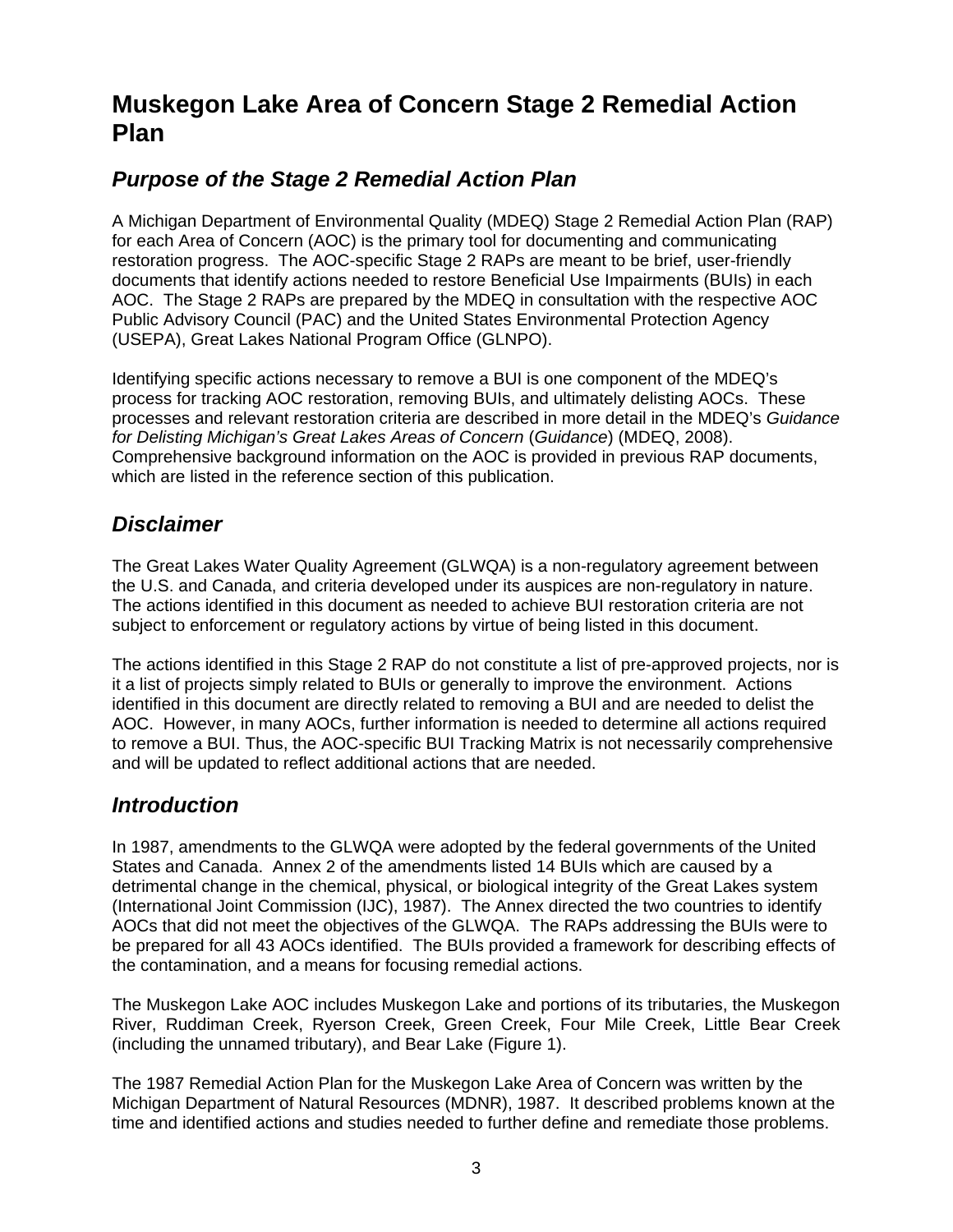However, the RAP was written before the 1987 amendments to the GLWQA that outlined new guidelines for RAPs were published. The guidelines included identifying which of 14 potential beneficial use impairments existed in the AOC. Seven years later, the 1994 RAP update reflected those requirements and identified nine BUIs in the Area of Concern. These included: restrictions on fish and wildlife consumption, degradation of benthos, restrictions on dredging activities, eutrophication or undesirable algae, restrictions on drinking water consumption or taste and odor problems, beach closings, degradation of aesthetics, degradation of fish and wildlife populations, and loss of fish and wildlife habitat (Public Sector Consultants, 1994).

The Muskegon Lake Watershed Partnership (Partnership), formerly the Muskegon Lake Public Advisory Council, has developed criteria for restoration of the following BUIs: Beach Closings, Degradation of Aesthetics, Degradation of Benthos, Eutrophication and Undesirable Algae, Loss of Fish and Wildlife Habitat, Degradation of Fish and Wildlife Populations, and Restrictions on Drinking Water. These criteria were approved by the MDEQ and determined to be functionally equivalent to the MDEQ's removal criteria in the *Guidance*. In some cases, the local criteria go above and beyond the *Guidance* and must be approved by the MDEQ. In those instances, the responsibility for planning, implementation, coordination, and funding for such activities rests with the Partnership, though the MDEQ may assist as resources allow. Further detail is provided as it applies to each BUI throughout this document. Additionally, the Partnership has accepted the *Guidance* restoration criteria for the Restrictions on Fish and Wildlife Consumption and Restrictions on Dredging Activities BUIs. Table 1 is a summary of the status of BUI assessments and removals from the Muskegon Lake AOC. The 'Assessment in 2011' column indicates those BUIs that will be reviewed for removal during the current year.

| Table 1. Status of the Muskegon Lake AOC BUIs                                      |                                                            |                              |                    |  |  |  |  |  |
|------------------------------------------------------------------------------------|------------------------------------------------------------|------------------------------|--------------------|--|--|--|--|--|
| <b>Beneficial Use Impairment</b>                                                   | <b>Beneficial Use</b><br><b>Remains</b><br><b>Impaired</b> | <b>Assessment</b><br>in 2011 | <b>BUI Removed</b> |  |  |  |  |  |
| <b>Restrictions on Fish and Wildlife</b><br>Consumption                            | X                                                          |                              |                    |  |  |  |  |  |
| <b>Degradation of Benthos</b>                                                      | X                                                          |                              |                    |  |  |  |  |  |
| <b>Restrictions on Dredging Activities</b>                                         | X                                                          | X                            |                    |  |  |  |  |  |
| Eutrophication or Undesirable Algae                                                | X                                                          |                              |                    |  |  |  |  |  |
| <b>Restrictions on Drinking Water</b><br>Consumption or Taste and Odor<br>Problems | X                                                          | X                            |                    |  |  |  |  |  |
| <b>Beach Closings</b>                                                              | X                                                          | X                            |                    |  |  |  |  |  |
| <b>Degradation of Aesthetics</b>                                                   | X                                                          | X                            |                    |  |  |  |  |  |
| Degradation of Fish and Wildlife<br>Populations                                    | X                                                          |                              |                    |  |  |  |  |  |
| Loss of Fish and Wildlife Habitat                                                  | X                                                          |                              |                    |  |  |  |  |  |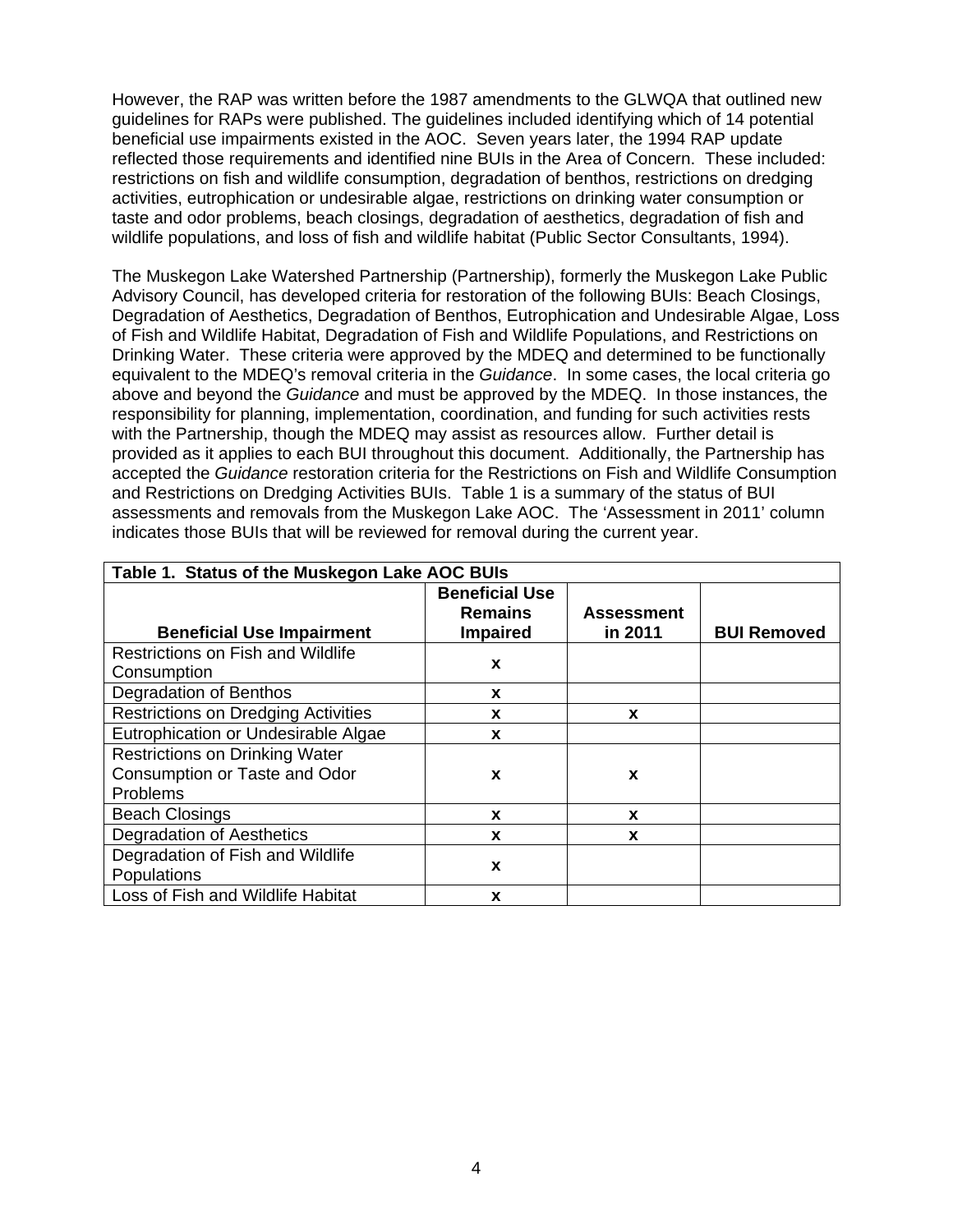### *Restrictions on Fish and Wildlife Consumption*

### **Significance in the Muskegon Lake Area of Concern**

According to the 1987 RAP, contamination mainly due to mercury and polychlorinated biphenyls (PCBs) resulted in the Michigan Department of Community Health (MDCH) issuing fish consumption advisories for various sizes of carp and walleye (MDNR, 1987).

The Michigan Department of Community Health (MDCH), A Family Guide for Eating Michigan Fish recommends restricted consumption of carp, largemouth bass, smallmouth bass, pike, and walleye from Muskegon Lake and Bear Lake due to elevated levels in PCBs, Mercury, and Chlordane. Restricted consumption of larger carp, suckers and walleye is recommended for the Muskegon River downstream of the Croton Dam (MDCH, 2010). For the Ruddiman Creek Lagoon, MDCH advises on restricted consumption of carp and largemouth bass due to elevated levels of PCBs (2010).

### **Restoration Criteria**

The Partnership voted to adopt the state's criteria for restoring this beneficial use. The fish consumption advisory in Muskegon Lake is in some cases more stringent than for Lake Michigan. Therefore, fish contaminants will need to be assessed using either a comparison study or trend analysis.

### **Current Status and Actions to be Undertaken**

Although this beneficial use is currently impaired, restoration and post-remediation sampling activities in Ruddiman Creek have been completed. Remedial actions at the Muskegon Lake Division Street Outfall are underway and post-remediation monitoring will help assess this BUI. A fish tissue comparison study being conducted by Grand Valley State University, Annis Water Resources Institute, the MDEQ and the MDCH should allow for the re-assessment of this BUI in the near future. A technical committee will be convened when the MDEQ and the Partnership determine that this BUI is ready for a formal review and assessment. The technical committee will review the results of all remedial actions completed and other supporting documentation to provide a decision on whether or not to support a recommendation to formally remove this BUI.

### *Degradation of Benthos*

### **Significance in the Muskegon Lake Area of Concern**

Degradation of Benthos was listed because of heavy metals and organic chemicals in the sediment and impacts to species diversity from the discharge of municipal sewage and storm water. The 1987 RAP identified Muskegon Lake, Ruddiman Creek, Ryerson Creek, the Division Street Outfall, Bear Lake, Little Bear Creek (including the unnamed tributary) and the Muskegon River (South Branch near Teledyne and North Branch at the mouth) as having degraded benthic communities (MDNR, 1987).

### **Restoration Criteria**

The MDEQ has approved local restoration criteria for this BUI as follows:

The Degradation of Benthos BUI will be considered restored when the Surface Water Assessment Section (SWAS) Procedure #51 yields a score for the benthic metrics which meets the standards for aquatic life in two successive monitoring cycles for Ruddiman Creek, Ryerson Creek, Little Bear Creek (including the unnamed tributary), and the Muskegon River (South Branch near Getty Street [Teledyne site] and North Branch at the mouth) and in cases where MDEQ procedures are not applicable and benthic degradation is caused by contaminated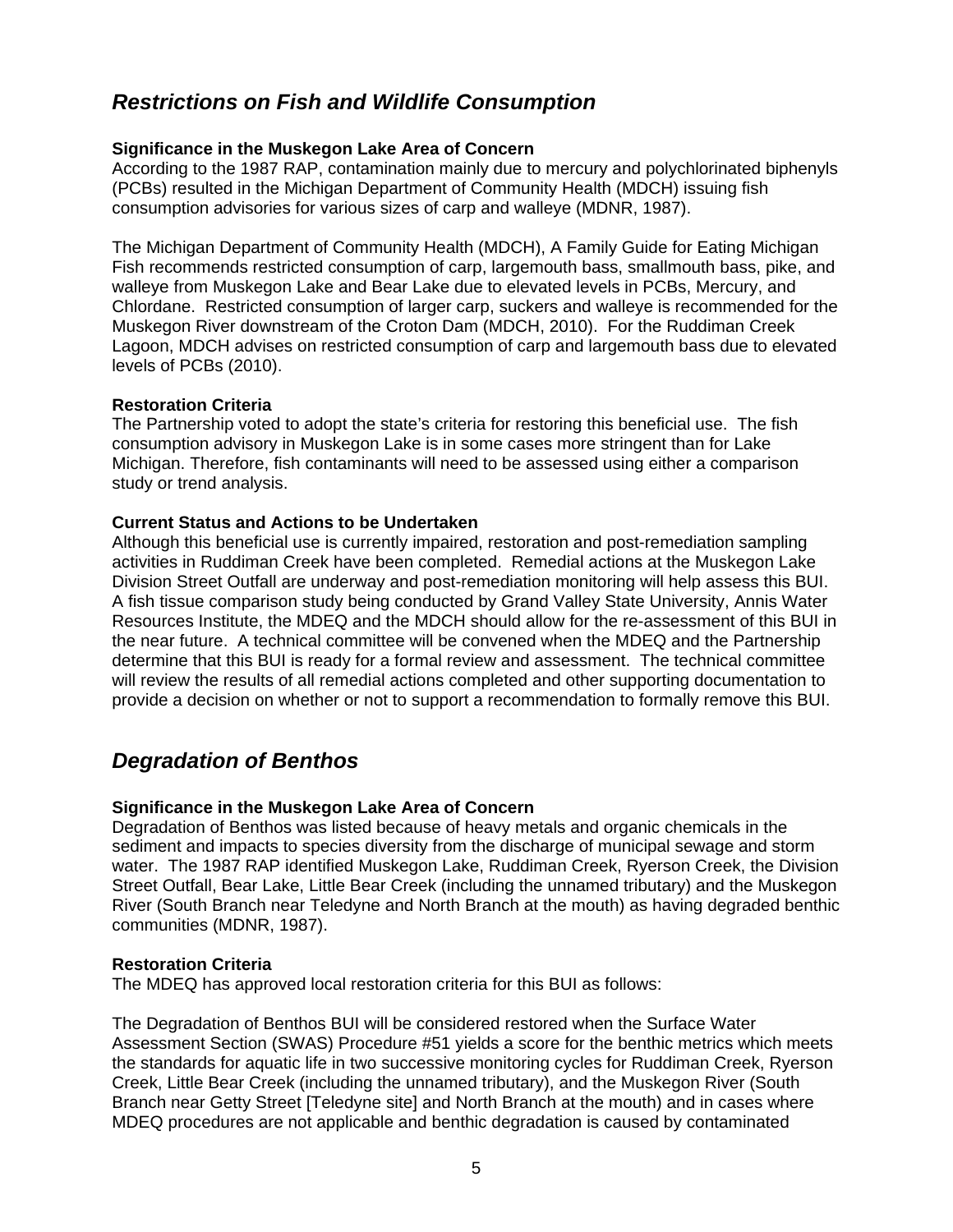sediments, this BUI will be considered restored when all remedial actions for known contaminated sediment sites with degraded benthos are completed (except for minor repairs required during operation and maintenance) and monitored according to the approved plan for the sites. Contaminated sediment sites identified as Great Lakes Legacy Act (GLLA) projects in the Muskegon Lake AOC are the Division Street Outfall, Ruddiman Creek, and Ryerson Creek. In addition, average benthic macroinvertebrate populations in Muskegon Lake and Bear Lake should reflect the following conditions:

| <b>Sediment Toxicity</b><br>Hexagenia<br>% Oligochaeta<br>Chironomidae $(\text{\#}/\text{\rm m}^2)$ | <b>Muskegon Lake Indicator</b><br>Diversity (Shannon Weaver) | <b>Target</b><br>Amphipod Survival > 60%<br>Present in river mouth littoral zone<br>$< 75\%$<br>> 500<br>> 1.5 |
|-----------------------------------------------------------------------------------------------------|--------------------------------------------------------------|----------------------------------------------------------------------------------------------------------------|
| <b>Bear Lake Indicator</b><br>% Oligochaeta<br>% Chironomidae                                       |                                                              | <b>Target</b><br>Decreasing Trend from 1972<br>Increasing Trend from 1972                                      |

For Muskegon Lake, compliance with the sediment toxicity indicator will be determined by review of pre and post remediation toxicity and benthic diversity invertebrate data for Ruddiman Creek, Ryerson Creek, and the Division Street Outfall. Compliance with the indicators for Muskegon Lake will be based on a benthic survey conducted at a group of the same stations sampled in 1999. If any station shows an indication of significant degradation ( $> \pm 3$  standard deviations), the area will require resampling and analysis to determine the source of the problem. Compliance for Bear Lake targets will be determined by a comparison of the data sets from 1972 and 2007.

For the remaining tributary sites, compliance with SWAS Procedure #51 will be determined by two successive monitoring cycles that yield scores for benthic metrics which meets the standards for aquatic life in Ruddiman Creek (stream channel), Ryerson Creek, Little Bear Creek (including the unnamed tributary) and the Muskegon River (South Branch near Getty Street [Teledyne site] and North Branch at the mouth).

#### **Current Status and Actions to be Undertaken**

Although significant improvement has been observed (Rediske *et al.*, 2009) and contaminated sediments from Ruddiman Creek have been removed, this beneficial use is currently impaired. A National Oceanic and Atmospheric Association (NOAA) Habitat Restoration grant will help restore benthos habitat by restoring woody structure in Ruddiman Creek pond and by removing mill debris along the south shoreline of Muskegon Lake. The MDEQ will complete monitoring to assess Ryerson Creek, the Muskegon River, and Little Bear Creek during the summer of 2011. Under the GLLA, the remediation of contaminated sediment from the Division Street Outfall will be completed by the MDEQ and the USEPA, and the USEPA will determine the extent of contaminated sediments in Muskegon Lake at the mouth of Ryerson Creek. Biota will be monitored in 2011 in accordance with the Ruddiman Creek Total Maximum Daily Load (TMDL). The Annis Water Resources Institute will do a second round of sampling at Muskegon Lake in 2013 (see Tracking Matrix page 14). Additional sampling in Muskegon Lake and post remediation toxicity sampling in Muskegon Lake, completion of sediment cleanup at Ryerson Creek, and restoration activities at Ryerson Creek must take place before the BUI can be completely assessed. A technical committee will be convened when the MDEQ and the Partnership determine that this BUI is ready for a formal review and assessment. The technical committee will review the results of all remedial actions completed and other supporting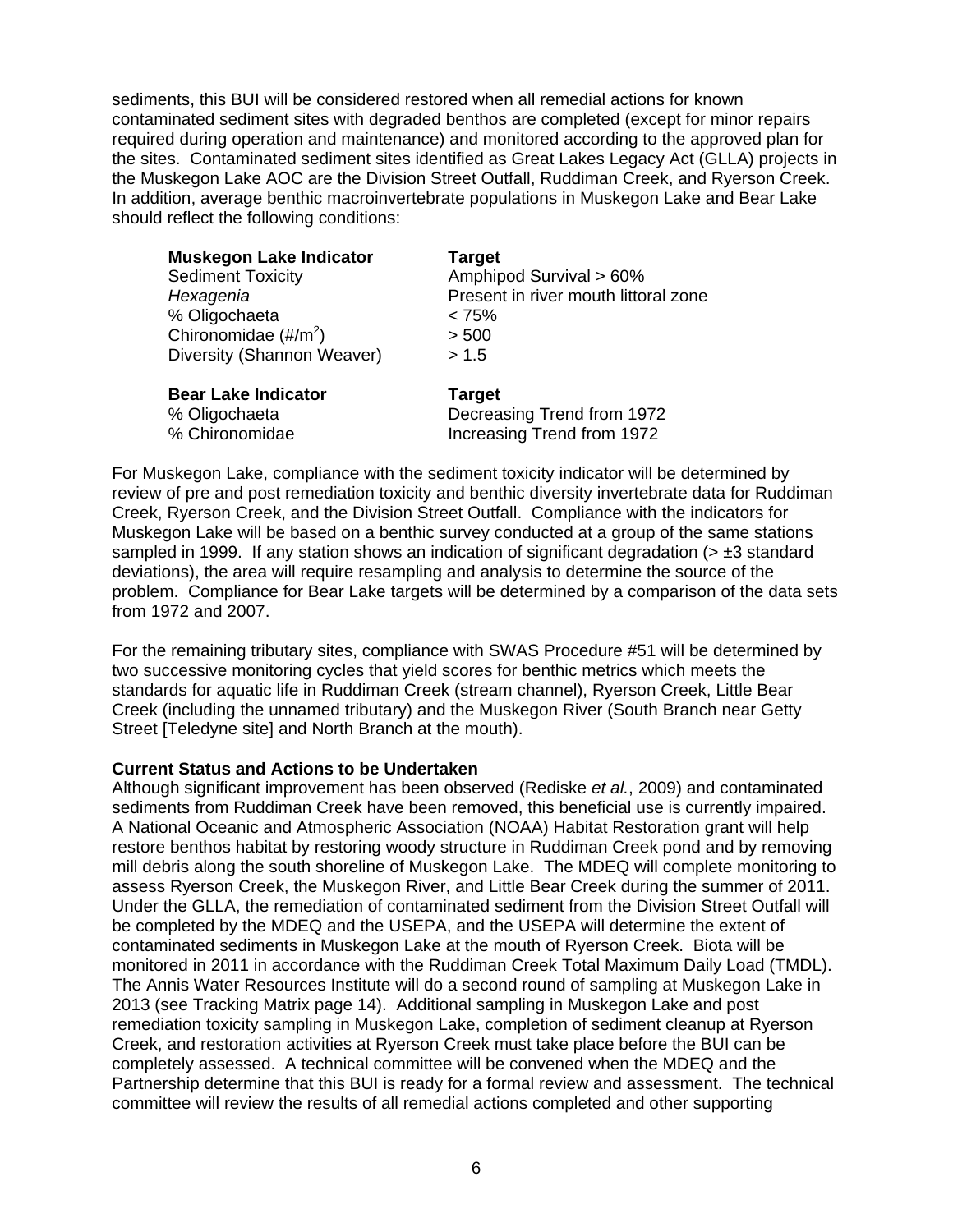documentation to provide a decision on whether or not to support a recommendation to formally remove this BUI.

### *Restrictions on Dredging Activities*

#### **Significance in the Muskegon Lake Area of Concern**

This BUI was originally identified because of contaminated sediments in Muskegon Lake and its tributaries. The federal navigational channel maintenance was recognized as a challenge because of the cost associated with dredging contaminated sediments by the United States Army Corps of Engineers (USACE) (Muskegon Conservation District, 2002). The Partnership recognized the potential for dredging contaminated sediment at nearshore recreational and commercial sites as a concern.

#### **Restoration Criteria**

The Partnership has voted to adopt the state's criteria for restoring this beneficial use. This beneficial use will be considered restored when either there have been no restrictions on routine commercial or recreational navigational channel dredging by the USACE, based on the most recent dredging cycle data available; or, in cases where dredging restrictions exist, a comparison of sediment contaminant data from the commercial or recreational navigation channel (at the time of proposed dredging) in the AOC indicates that contaminant levels are not statistically different from other comparable, non-AOC commercial or recreational navigation channels.

#### **Current Status and Actions to be Undertaken**

In the spring of 2011 the USACE dredged the navigational channel and used the spoils for beach nourishment. The dredge spoils have been used for beach nourishment since the 1980's and thereby meet the restoration criteria. A technical committee was convened and reviewed the results of all the monitoring data and other supporting documentation. Based on the sampling results from 2011, documentation for removal of this BUI has been submitted to EPA.

### *Eutrophication or Undesirable Algae*

### **Significance in the Muskegon Lake Area of Concern**

At the time of AOC listing, the Eutrophication or Undesirable Algae BUI was not included. However, historical water quality degradation was mentioned in the 1987 RAP (MDNR, 1987). The BUI for the AOC was listed by the Partnership in 2002 because of concerns related to historical non point source pollution in the Muskegon Lake watershed and the water quality of Bear Lake (2002).

#### **Restoration Criteria**

The Partnership developed and adopted a target for delisting the Eutrophication or Undesirable Algae BUI that exceeds the criteria contained in the State of Michigan *Guidance*. The local criteria were approved by the MDEQ.

This BUI will be considered restored when: (1) no waterbodies within the AOC are included on the list of impaired waters due to nutrients or excessive algal growths in the current Water Quality and Pollution Control in Michigan: Section 303(d) and 305(b) Integrated Report and (2) the following average annual concentrations/values are achieved in Muskegon Lake for two consecutive annual monitoring events: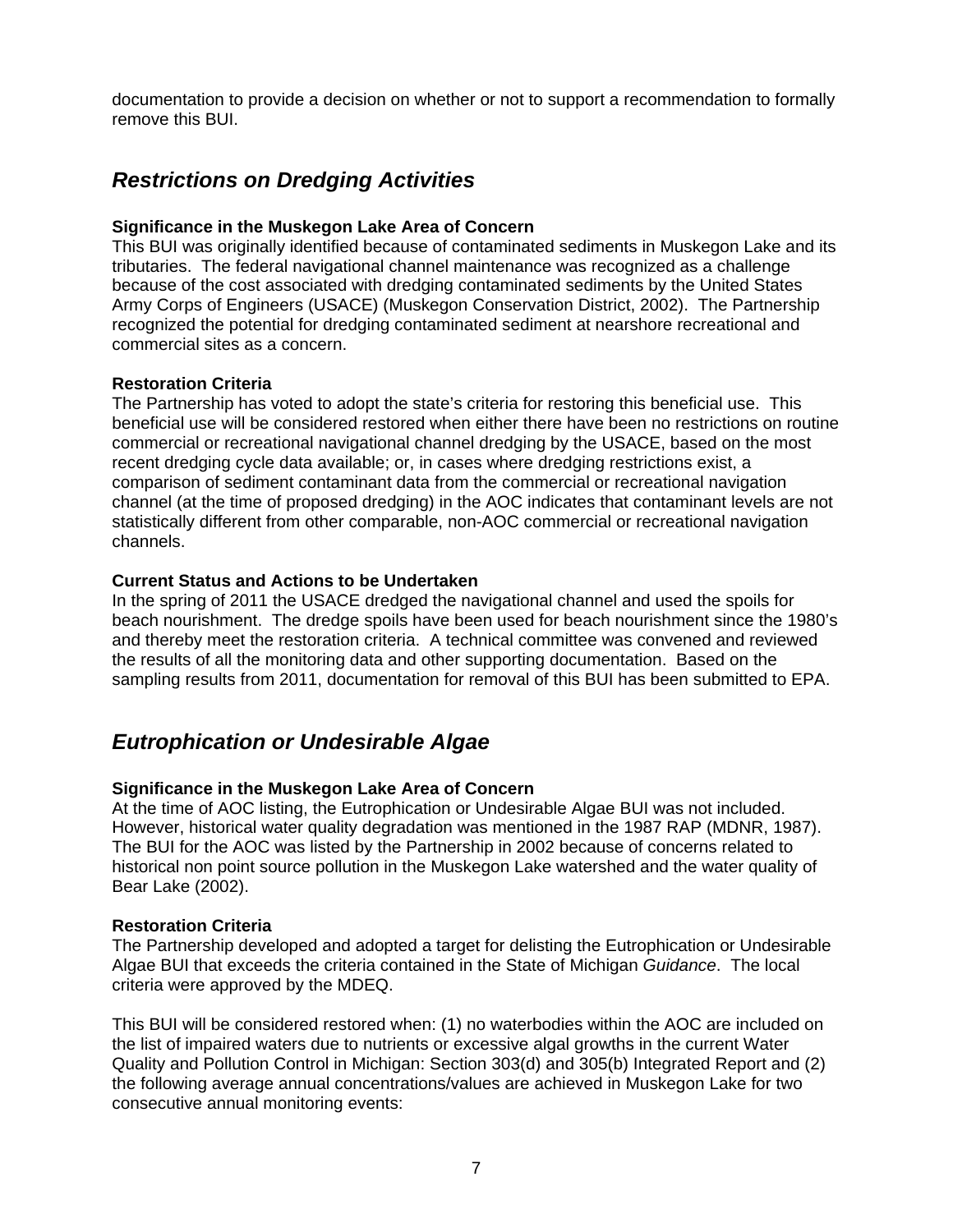| <b>Indicator</b>                          | Target       | Reasoning                                           |
|-------------------------------------------|--------------|-----------------------------------------------------|
| Surface Total Phosphorus<br>Concentration | $30 \mu g/l$ | DNR Recommendation for the<br>1987 RAP <sup>1</sup> |
| Chlorophyll a                             | $10 \mu g/l$ | USEPA <sup>2</sup>                                  |
| Secchi Disk Depth                         | ~2.0~m       | Pentwater Lake as reference                         |
| <b>Trophic Status Index</b>               | 50-55        | Pentwater Lake as reference                         |

<sup>1</sup>A Total Phosphorus concentration of 30 µg/l (during spring and fall turnover) was recommended to maintain water quality at levels that will not produce nuisance algal blooms.

<sup>2</sup>A Chlorophyll a target of 10 µg/l (during the summer) was recommended to maintain water quality at levels that will not produce nuisance algal blooms.

The targets for Bear Lake will be consistent with the TMDL and the established local target criteria. The overall objective of the TMDL is to reduce total phosphorus loads to levels that are expected to achieve water quality standards, and specifically, reduce excessive algal growth and increase water transparency (MDEQ, 2008).

#### **Current Status and Actions to be Undertaken**

A Phosphorus TMDL was written for Bear Lake in 2008. This beneficial use is currently impaired due to a need for watershed improvements related to the Bear Lake TMDL. Steinman *et al.* has recorded improvements in Total Phosphorus, Chlorophyll *a*, and Secchi disk results in Muskegon Lake over time (2008). A NOAA Great Lakes Habitat Restoration Program grant will assist in the hydrologic reconnection of Bear Creek to Bear Lake within the Muskegon Lake AOC, by restoring wetlands. In addition, a Clean Water Act Section 319 grant will allow the evaluation of nonpoint sources of phosphorus to Bear Lake (see Tracking Matrix page 15). The Partnership will use the 2010 Integrated Report and additional data as the reference document to determine which waterbodies require restoration to meet the MDEQ *Guidance*. The actions underway will allow for an evaluation of the *Guidance* and Partnership's criteria, at which point a technical committee will be convened for a formal review and assessment of this BUI. The technical committee will review the results of all remedial actions completed and other supporting documentation to provide a decision on whether or not to support a recommendation to remove this BUI.

### *Restrictions on Drinking Water Consumption or Taste and Odor Problems*

#### **Significance in the Muskegon Lake Area of Concern**

This BUI was not originally identified in the 1987 RAP and was later added by the Partnership. According to the 2002 RAP update, this BUI was identified because of the public's dependence on groundwater for drinking water on the north side of the lake, associated contamination from abandoned and improperly capped oil wells, leaking underground storage tanks and two National Priority List Superfund sites (Muskegon Conservation District, 2002).

#### **Restoration Criteria**

In 2008, the Partnership proposed restoration criteria specific to a number of contaminated groundwater sites in the Muskegon Lake area. The MDEQ determined that the proposed criteria went beyond the scope of the AOC program, and therefore did not approve those criteria. The state criteria as set forth in the *Guidance* remain in effect while discussions on this topic continue between the MDEQ and the Partnership.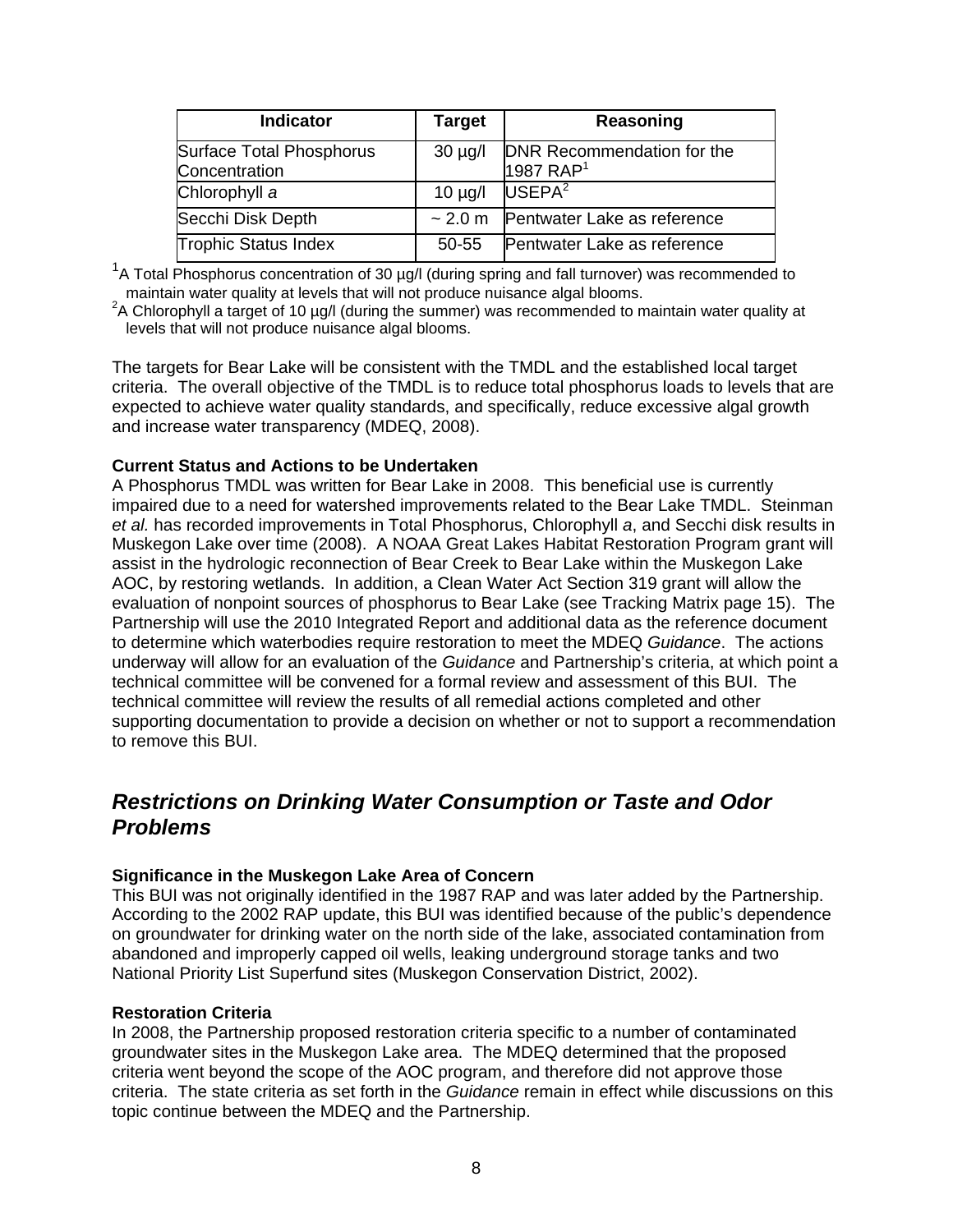This beneficial use will be considered restored when monitoring data for two years indicates that public water supplies: meet the current and most stringent human health standards, objectives, or guidelines (at the point of distribution into the water system) for levels of disease-causing organisms, hazardous or toxic chemicals, or radioactive substances; and treatment needed to make raw water potable and palatable does not exceed standard methods in those supplies. In the event a public drinking water intake must be closed due to contamination of surface water, standard treatment methods are considered to have been exceeded.

#### **Current Status and Actions to be Undertaken**

This beneficial use is currently impaired. An extension of public water supply, originating from the City of Muskegon Water Filtration Plant, through the Northside Water System will allow for a reassessment of this BUI in 2011. A technical committee will be convened when the MDEQ and the Partnership determine that this BUI is ready for a formal review and assessment. The technical committee will review the results of all remedial actions completed and other supporting documentation to provide a decision on whether or not to support a recommendation to remove this BUI.

### *Beach Closings*

#### **Significance in the Muskegon Lake Area of Concern**

Historically the Muskegon Lake AOC received direct discharge from residential, industrial and municipal waste which made the lake visibly unappealing. High levels of *E. coli* have been previously reported. Construction of the Muskegon County Wastewater Management System Metro Wastewater Treatment Plant largely addressed this situation. Still, "no contact" health advisories were periodically posted for the lake and its tributaries due to discharges of untreated industrial and municipal waste from failing lift station pumps and force main breaks. In 1999, 2001, and 2007, excessive quantities of raw sewage were discharged into Muskegon Lake due to the failure of the 66" force main that carries almost all of the county's sewage 11 miles to the wastewater treatment plant. Millions of gallons of untreated sewage, 4 were discharged during these events and human contact advisories were posted.

#### **Restoration Criteria**

The Partnership voted to adopt a target and criteria for removing the Beach Closings BUI that are more restrictive than the State of Michigan *Guidance*. The MDEQ approved the criteria. In addition to the identification of the source(s) of pathogens and remediation on Ruddiman Creek, the criteria will require the elimination of contact advisories on Muskegon Lake due to sewage infrastructure failure.

The Beach Closings BUI will be considered restored when: (1) no waterbodies within the AOC are included on the list of impaired waters in the most recent *Water Quality and Pollution Control in Michigan: Section 303(d) and 305(b) Integrated Report* and (2) contact advisories have not been placed on Muskegon Lake due to sewage infrastructure failure for three consecutive years beginning in 2006. A TMDL for *E. coli* was approved in 2010 and Ruddiman Creek is part of the list of impaired waterbodies in the 2010 Integrated Report (MDNR, 2010).

#### **Current Status and Actions to be Undertaken**

Compliance with the first part of the target will be achieved when Ruddiman Creek is no longer included in the 303(d) list of impaired waters. Ruddiman Creek remains on that list, although a TMDL has been prepared. This beneficial use remains impaired due to a need for infrastructure improvements related to the Ruddiman Creek TMDL. In addition, an infrastructure failure occurred in 2010 near Ruddiman Creek, and the Partnership's restoration criteria requires three years of zero contact advisories at Muskegon Lake. This BUI will be evaluated in 2011 by the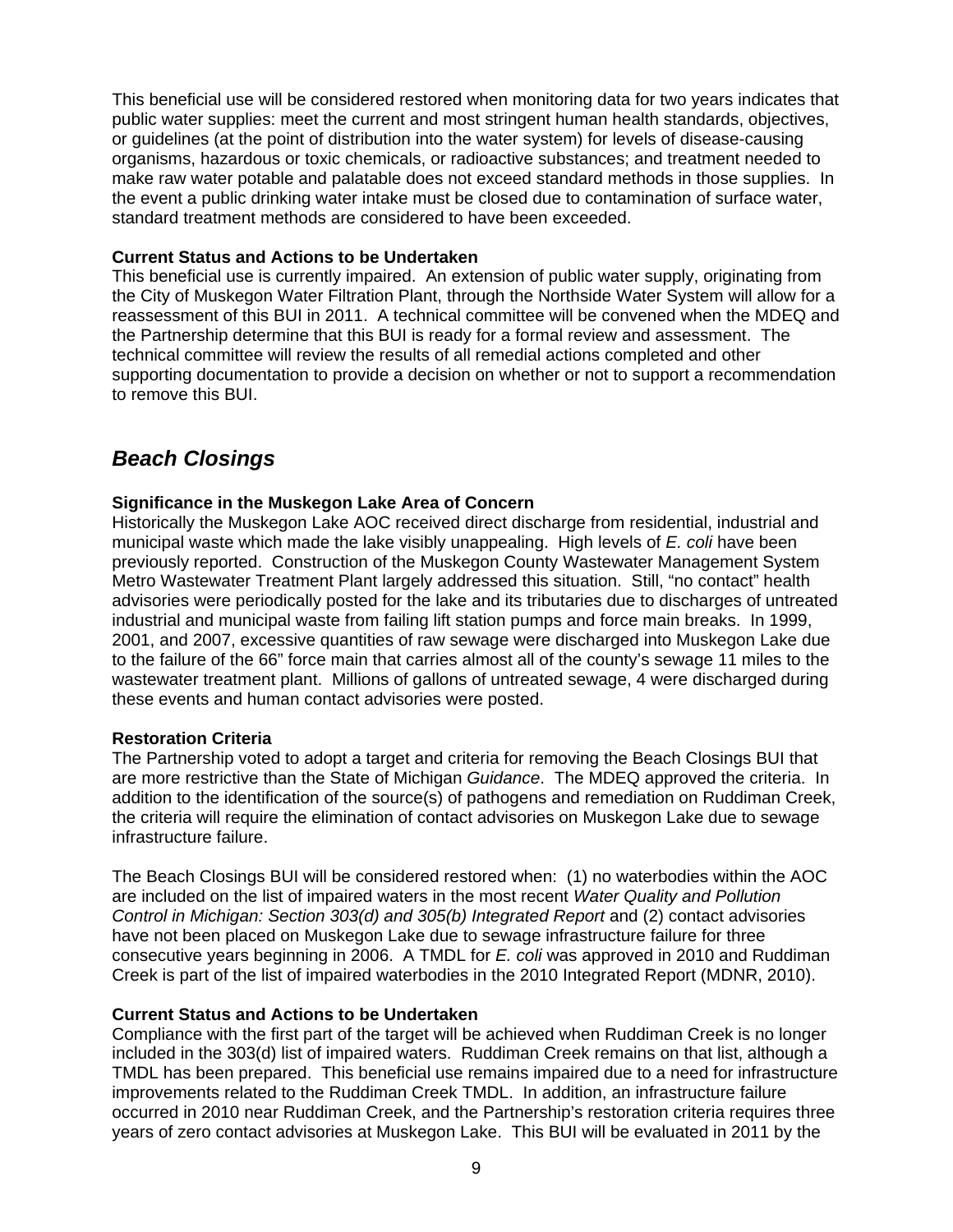Partnership to determine the infrastructure improvement requirements at Ruddiman Creek and separately by a technical committee through a GLRI Statewide Assessment grant. The Partnership will work with the MDEQ to develop the monitoring and assessment program for Ruddiman Creek as part of the TMDL process. A technical committee will be convened when the MDEQ and the Partnership determine that this BUI is ready for a formal review and assessment. The technical committee will review the results of all remedial actions completed and other supporting documentation to provide a decision on whether to support a recommendation to remove this BUI.

### *Degradation of Aesthetics*

### **Significance in the Muskegon Lake Area of Concern**

At the time of AOC listing, the Degradation of Aesthetics BUI was not identified as impaired. However, excessive shoreline filling was mentioned in the 1987 RAP (MDNR, 1987). The BUI was listed by the Partnership in 2002 because excessive amounts of metal scrap and concrete rubble were discarded along the shoreline and in the lake by historical industrial activity. These deposits impede the safe access and enjoyment of Muskegon Lake by the public and the ability to conduct shoreline habitat improvement efforts.

### **Restoration Criteria**

The Partnership developed and voted to adopt a target for delisting the Degradation of Aesthetics BUI that is functionally equivalent to the MDEQ *Guidance*. The target was approved by the MDEQ. The Partnership has identified priority restoration sites for the BUI that enhance public access and enjoyment of Muskegon Lake and are consistent with future habitat improvement projects and municipal planning. The target is presented below:

This BUI will be considered restored when monitoring data for two successive monitoring cycles indicates that Muskegon Lake AOC does not exhibit persistent, high levels of the following "unnatural physical properties" (as defined by Rule 323.1050 of the Michigan WQS) in quantities which interfere with the State's designated uses for surface waters:

- turbidity foams
	-
- 
- color settleable solids
- oil films suspended solids
- floating solids deposits
	-

Important public locations in Muskegon Lake where aesthetics are degraded include: Ruddiman Creek (including the Amoco property), Ryerson Creek, the former Grand Trunk Railroad Car Ferry Dock (southwest shore of Muskegon Lake extending into the lake on a man-made peninsula), Heritage Landing (southeast shore of Muskegon Lake), Michigan Steel Bay (south central shore of Muskegon Lake), and Bear Lake's Fenner's Ditch Bayou. Special emphasis will be placed on the removal and restoration of areas at the above locations where deposits of submerged rubble, and metallic debris impede the safe access and enjoyment of Muskegon Lake.

### **Current Status and Actions to be Undertaken**

This beneficial use is currently impaired. However, through a NOAA Habitat Restoration grant many of the aesthetically impaired locations on the south side of Muskegon Lake and in Ryerson Creek are being transformed. In addition, federal funding sources are being sought to assess the oil in Fenner's Ditch a tributary to Bear Lake. Also, a 2011 MDEQ Statewide Assessment of the BUI will review progress in the degraded locations for further evaluation of the BUIs status and eventual removal. A technical committee will be convened when the MDEQ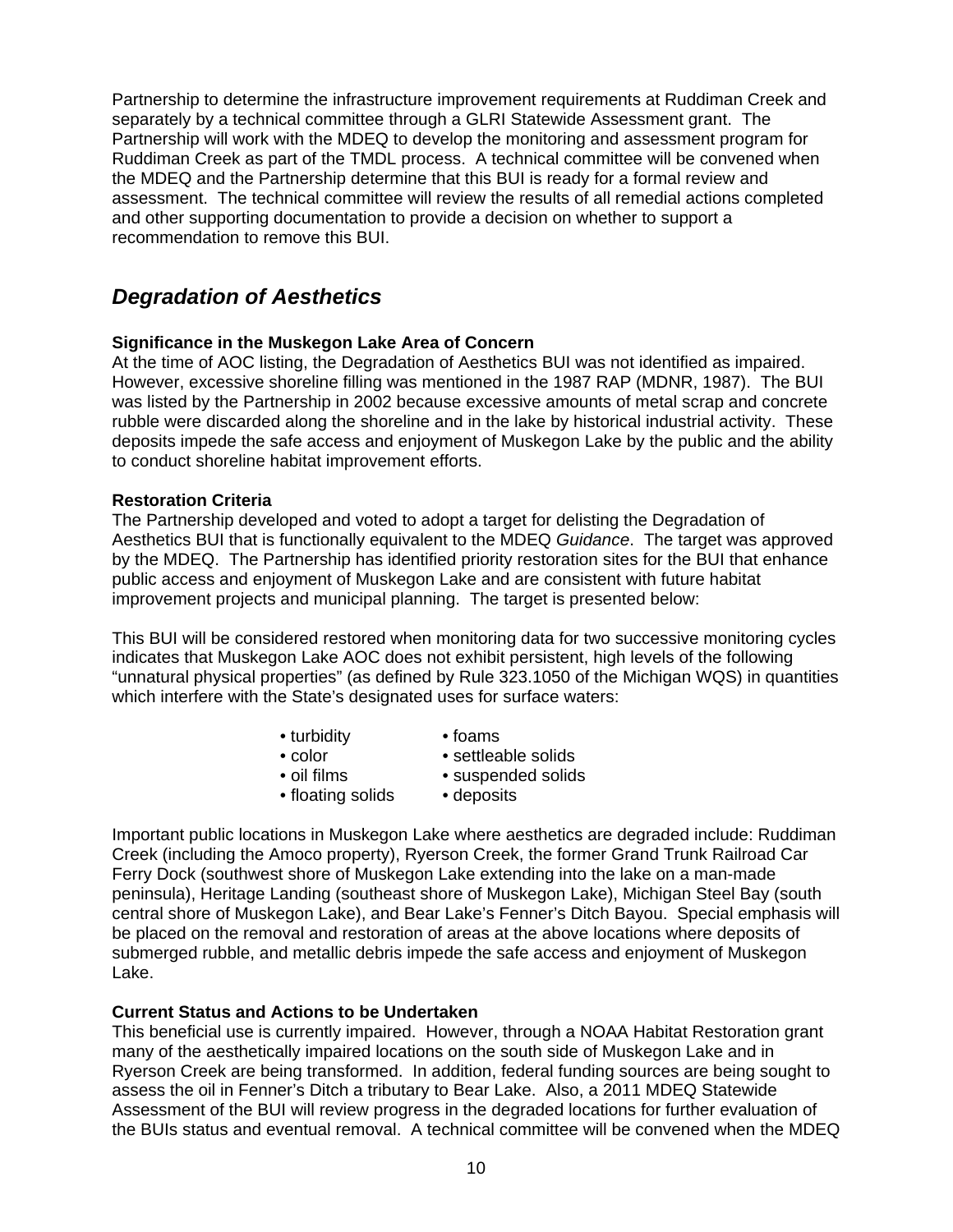and the Partnership determine that this BUI is ready for a formal review and assessment. The technical committee will review the results of all remedial actions completed and other supporting documentation to provide a decision on whether or not to support a recommendation to remove this BUI.

### *Degradation of Fish and Wildlife Populations and Loss of Fish and Wildlife Habitat*

### **Significance in the Muskegon Lake Area of Concern**

These BUIs were originally listed due to shoreline filling primarily due to private, municipal, and industrial development that eliminated wetlands and shallow water areas which served as prime fish and wildlife habitat (MDNR, 1987). Chemical contamination from industrial discharges and municipal storm water and the resulting impacts to benthos and other food sources also contributed to the extent of population and habitat degradation.

### **Restoration Criteria**

As listed in the Great Lakes Water Quality Agreement, the BUIs related to degraded fish and wildlife habitat and population are: Degradation of Fish and Wildlife Populations, and Loss of Fish and Wildlife Habitat. However, the Partnership chose to address these BUIs by separating the fish habitat and populations from the wildlife habitat and populations components. According to the *Guidance*, these two BUIs are considered together in recognition of the integral relationship between them. The Partnership has established quantitative restoration targets as criteria for removal of these BUIs.

With regard to fish habitat and population degradation, the MDEQ has approved use of an index of biological integrity (IBI), which takes several aspects of fish populations into account (indicator species, groups with similar feeding habits, and the number and composition of species, among others) and results in a scoring system that indicates relative ecosystem health. This approach is used commonly used throughout the United States for water quality monitoring (Ruetz *et al.*, 2007).

The Partnership also developed and adopted restoration criteria for the loss of wildlife habitat and degradation of populations in consultation with the MDEQ, the Michigan Department of Natural Resources (MDNR) Fisheries, USEPA, United States Fish and Wildlife Service (USFWS), and a local team of experts for removal of this BUI. The finalized restoration plan contains the following components to address the *Guidance* and restoration criteria for the two BUIs:

- A short narrative on historical fish and wildlife habitat or population issues in the AOC
- A description of the impairment(s) and location for each aquatic habitat or population site(s) to address the issues that had been identified in the RAP Updates
- A locally derived restoration target for each impacted habitat or population site
- A list of all other ongoing habitat or population planning processes in the AOC
- A scope of work for restoring each impacted aquatic habitat or population site
- A component for reporting on habitat or population restoration implementation action(s) to the MDEQ.

Removal of these BUIs will be based on the achievement of the locally derived restoration targets and implementation of the steps listed above. Habitat values and populations need not be fully restored prior to delisting, as some may take many years to recover after activities are complete.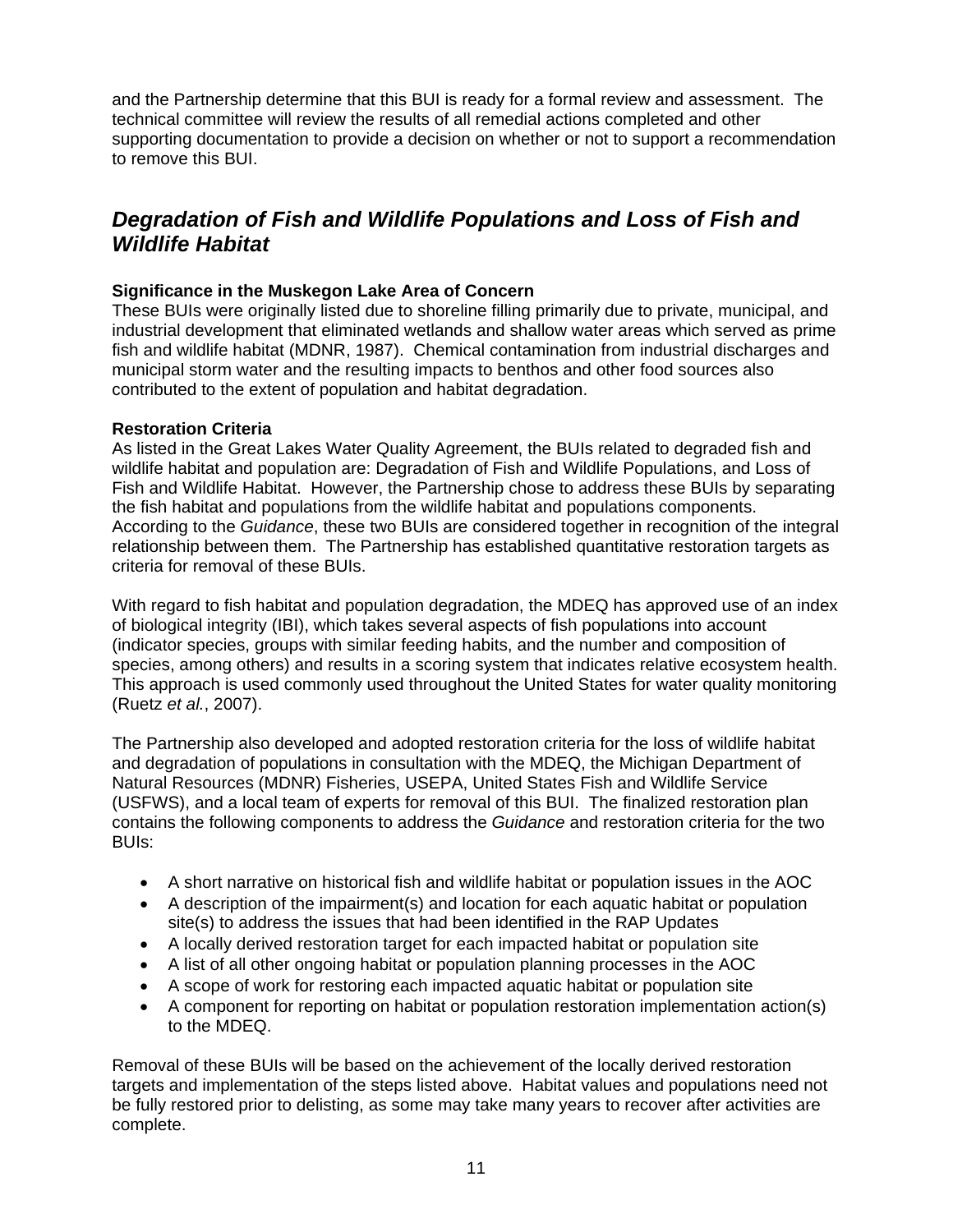### **Current Status and Actions to be Undertaken**

Through recent NOAA American Recovery and Reinvestment and Great Lakes Habitat Restoration grants the Partnership has accomplished 50% of their habitat restoration goals (Evans, personal communication). This has been done in part by softening shoreline, removing fill, and creating open and emergent wetlands along the south side of Muskegon Lake. A second NOAA Habitat Restoration grant will allow for design of coastal emergent marsh and littoral zone habitats in Muskegon Lake and Bear Lake. Locally derived restoration targets for each impacted population site have been developed and are being implemented by the Partnership. The Partnership is working with Ducks Unlimited on a potential North American Wetlands Conservation Act grant to address restoration in the lower North Branch of the Muskegon River. These beneficial uses are currently impaired, but with funding from NOAA and current habitat restoration throughout the AOC it can be evaluated for removal in the near future. A technical committee will be convened when the MDEQ and the Partnership determine that this BUI is ready for a formal review and assessment. The technical committee will review the results of all remedial actions completed and other supporting documentation to provide a decision on whether or not to support a recommendation to remove these BUIs.

### *Actions to Delist: Muskegon Lake AOC BUI Tracking Matrix*

The following BUI Tracking Matrix is intended as a simple way to track ongoing progress with the remedial activities identified as being necessary to remove each BUI, and subsequently to delist the AOC entirely. As progress is made, the matrix will be updated to reflect current conditions. Completed activities will remain in the matrix as it is updated, but updates will reflect completed status and completed BUI removals.

The matrix lists each BUI, indicates whether each BUI is scheduled for assessment in the current year, and lists the actions/tasks necessary to advance toward BUI removal. If a funding source has been identified, it is listed along with the targeted start and end dates for each action. Project leads are identified as appropriate, along with the targeted BUI removal date.

The matrix represents the AOC program's current best effort to assess activity in an AOC at the time the document was updated. The matrix does not necessarily commit the listed entities/individuals to any particular activity. Contracts, grant agreements, etc. are the documents governing commitments that have been or will be made.

The dates listed reflect the MDEQ's best estimate of project completion given currently available information. Work does not always proceed as planned, and the MDEQ recognizes that unforeseen circumstances can arise. The MDEQ is dedicated to facilitating the completion of each of the projects listed in the timeliest manner possible.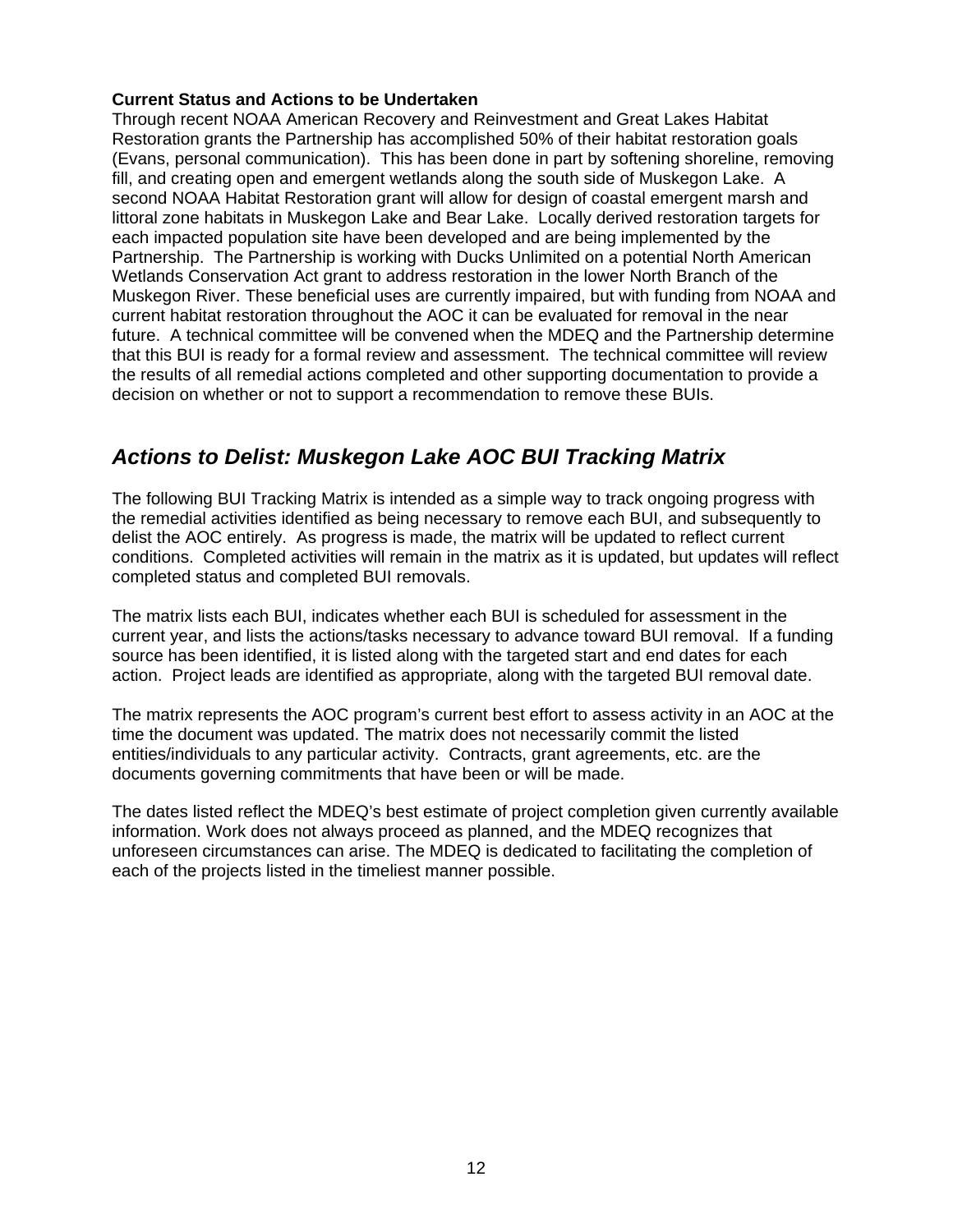Acronyms used in the Muskegon Lake AOC BUI Tracking Matrix:

AOC – Area of Concern

AWRI – Annis Water Resources Institute

BMPs – Best Management Practices

BUI – Beneficial Use Impairment

CWA – Clean Water Act

MDEQ – Michigan Department of Environmental Quality

DU – Ducks Unlimited

USEPA – United States Environmental Protection Agency

GLRI – Great Lakes Research Initiative

GVSU – Grand Valley State University

MDCH – Michigan Department of Community Health

MLWP – Muskegon Lake Watershed Partnership

NOAA – National Oceanic and Atmospheric Association

OGS – Office of Geological Survey

TBD – To be determined

TMDL – Total Maximum Daily Load

WMRSDC – West Michigan Regional Shoreline Development Council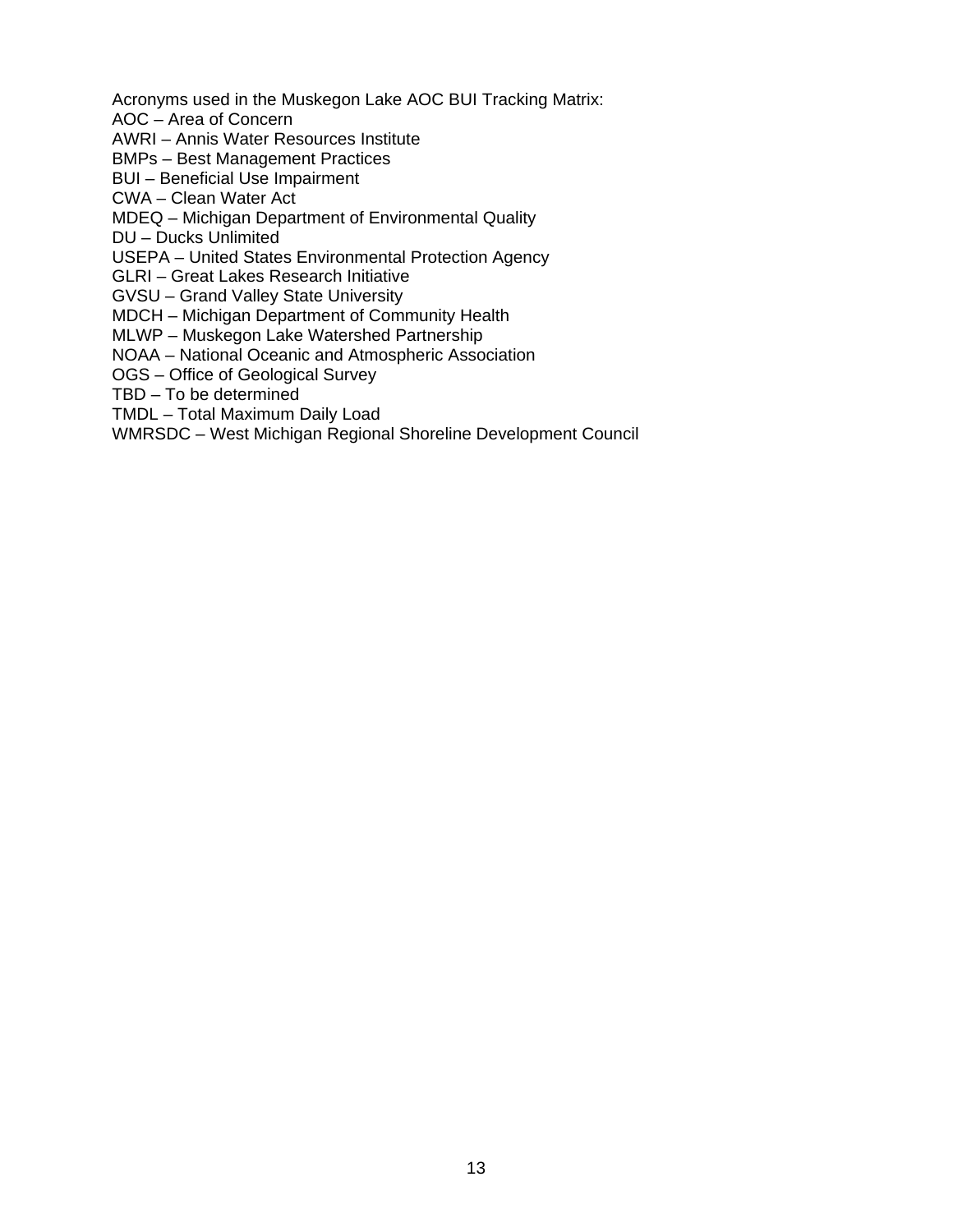## **Muskegon Lake AOC BUI Tracking Matrix** *June 2, 2011* **June 2, 2011**

| Area of<br><b>Concern</b><br><b>Name</b> | <b>Beneficial Use</b><br><b>Impairment Name</b>            | <b>Assessment</b><br>in 2011?<br>(Y/N) | <b>Actions/Tasks Needed</b>                                                                    | <b>Funding</b><br><b>Source</b>             | <b>Start Date</b> | <b>Targeted</b><br><b>Completion</b><br><b>Date</b> | <b>Project Lead</b>                           | <b>Targeted</b><br><b>BUI</b><br>Removal<br><b>Date</b> | <b>Comments</b>                      |
|------------------------------------------|------------------------------------------------------------|----------------------------------------|------------------------------------------------------------------------------------------------|---------------------------------------------|-------------------|-----------------------------------------------------|-----------------------------------------------|---------------------------------------------------------|--------------------------------------|
| Muskegon<br>Lake                         | Restrictions on Fish<br>and Wildlife<br>Consumption        | No                                     | Fish tissue sampling by<br><b>GVSU AWRI</b>                                                    | <b>GLRI</b> State<br>Capacity<br>Monitoring | September<br>2011 | January<br>2013                                     | Swart<br>(MDEQ),<br>Rediske<br>(AWRI)         | October<br>2014                                         | MDEQ contracting with<br><b>AWRI</b> |
| Muskegon<br>Lake                         | Restrictions on Fish<br>and Wildlife<br>Consumption        | No                                     | Additional fish tissue<br>sampling                                                             | <b>TBD</b>                                  | June 2013         | October<br>2013                                     | MDEQ.<br>MLWP,<br>WMRSDC,<br><b>AWRI</b>      | October<br>2014                                         |                                      |
| Muskegon<br>Lake                         | <b>Restrictions on Fish</b><br>and Wildlife<br>Consumption | No                                     | MDCH evaluation of fish<br>tissue in Muskegon Lake<br>and Ruddiman Creek                       | <b>GLRI</b>                                 | May 2013          | October<br>2013                                     | MDCH,<br><b>MDEQ</b>                          | October<br>2014                                         |                                      |
| Muskegon<br>Lake                         | <b>Restrictions on Fish</b><br>and Wildlife<br>Consumption | No                                     | Remediation of sediments<br>near the Division Street<br>outfall and in Ruddiman<br>Creek       | <b>Great Lakes</b><br>Legacy Act            | June 2011         | January<br>2012                                     | Tuchman<br>(USEPA),<br>MLWP,<br><b>WMSRDC</b> | October<br>2014                                         |                                      |
| Muskegon<br>Lake                         | Degradation of<br><b>Benthos</b>                           | No                                     | Monitoring on Ryerson,<br>N.B. Muskegon, S.B.<br>Muskegon, Little Bear,<br>and Ruddiman needed | <b>TBD</b>                                  | <b>July 2011</b>  | December<br>2013                                    | Swart<br>(MDEQ),<br>Walterhouse<br>(MDEQ)     | December<br>2015                                        |                                      |
| Muskegon<br>Lake                         | Degradation of<br><b>Benthos</b>                           | No                                     | Monitoring biota in<br>accordance with<br>Ruddiman Creek TMDL                                  | <b>TBD</b>                                  | June 2011         | October<br>2012                                     | Lipsey<br>(MDEQ),<br><b>GVSU AWRI</b>         | December<br>2015                                        |                                      |
| Muskegon<br>Lake                         | Degradation of<br><b>Benthos</b>                           | No                                     | Monitor benthos in<br>Muskegon Lake                                                            | <b>TBD</b>                                  | June 2013         | January<br>2014                                     | MLWP,<br>Rediske<br>(AWRI)                    | December<br>2015                                        |                                      |
| Muskegon<br>Lake                         | Degradation of<br><b>Benthos</b>                           | No                                     | Post remediation toxicity<br>sampling in Muskegon<br>Lake                                      | <b>TBD</b>                                  | June 2013         | January<br>2014                                     | <b>USEPA</b>                                  | December<br>2015                                        |                                      |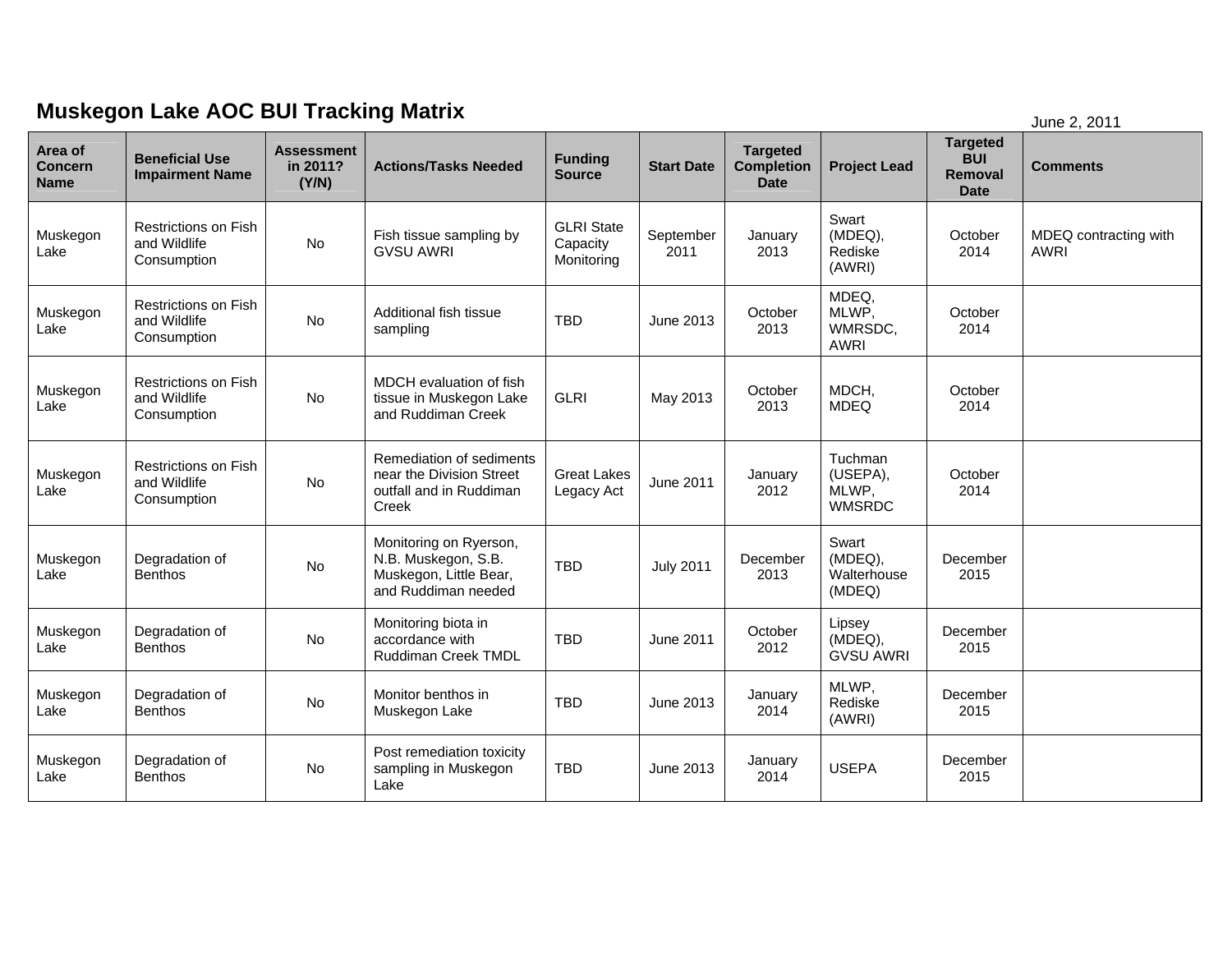| Area of<br><b>Concern</b><br><b>Name</b> | <b>Beneficial Use</b><br><b>Impairment Name</b>                                          | <b>Assessment</b><br>in 2011?<br>(Y/N) | <b>Actions/Tasks Needed</b>                                                                                  | <b>Funding</b><br><b>Source</b>                 | <b>Start Date</b> | <b>Targeted</b><br><b>Completion</b><br><b>Date</b> | <b>Project Lead</b>                          | <b>Targeted</b><br><b>BUI</b><br>Removal<br><b>Date</b> | Comments |
|------------------------------------------|------------------------------------------------------------------------------------------|----------------------------------------|--------------------------------------------------------------------------------------------------------------|-------------------------------------------------|-------------------|-----------------------------------------------------|----------------------------------------------|---------------------------------------------------------|----------|
| Muskegon<br>Lake                         | Restrictions on<br><b>Dredging Activities</b>                                            | Yes                                    | Evaluate dredge spoils in<br>federal navigational<br>channel, prepare and<br>submit BUI removal<br>documents | <b>GLRI</b><br>Statewide<br>Assessment          | August<br>2011    | October<br>2012                                     | Swart<br>(MDEQ)                              | October<br>2012                                         |          |
| Muskegon<br>Lake                         | Eutrophication or<br>Undesirable Algae                                                   | No                                     | Watershed improvements<br>in Bear Lake in<br>accordance with TMDL,<br>implement updated 319<br>plan          | <b>CWA 319</b>                                  | 2012              | 2014                                                | <b>MLWP</b>                                  | October<br>2017                                         |          |
| Muskegon<br>Lake                         | Eutrophication or<br>Undesirable Algae                                                   | No                                     | Establish hydrologic<br>reconnection between<br>Bear Lake and Bear<br>Creek                                  | <b>NOAA</b><br>Habitat<br>Restoration           | May 2012          | May 2014                                            | MLWP,<br>WMSRDC,<br><b>NOAA</b>              | October<br>2017                                         |          |
| Muskegon<br>Lake                         | Restrictions on<br><b>Drinking Water</b><br>Consumption or<br>Taste and Odor<br>Problems | Yes                                    | MLWP will evaluate status<br>of several sites and<br>provide feedback to<br><b>MDEQ</b>                      | <b>GLRI</b><br>Support<br>Grant                 | October<br>2011   | October<br>2012                                     | MLWP,<br>WMSRDC.<br>Swart<br>(MDEQ)          | December<br>2013                                        |          |
| Muskegon<br>Lake                         | Restrictions on<br><b>Drinking Water</b><br>Consumption or<br>Taste and Odor<br>Problems | Yes                                    | Convene a technical<br>committee to address<br>local concerns                                                | <b>TBD</b>                                      | June 2012         | June 2013                                           | MLWP,<br>MDEQ, OGS,<br>MDCH,<br><b>USEPA</b> | December<br>2013                                        |          |
| Muskegon<br>Lake                         | <b>Beach Closings</b>                                                                    | Yes                                    | MLWP will evaluate status<br>of several sites and<br>provide feedback to<br><b>MDEQ</b>                      | <b>GLRI PAC</b><br>Support                      | October<br>2011   | October<br>2012                                     | MLWP,<br><b>WMSRDC</b>                       | December<br>2014                                        |          |
| Muskegon<br>Lake                         | <b>Beach Closings</b>                                                                    | Yes                                    | Evaluate the designated<br>use support status at<br>Muskegon Lake related to<br>the DEQ Integrated<br>Report | <b>GLRI</b><br>Statewide<br>Assessment<br>grant | <b>July 2011</b>  | January<br>2012                                     | Aiello<br>(MDEQ),<br>Swart<br>(MDEQ)         | December<br>2014                                        |          |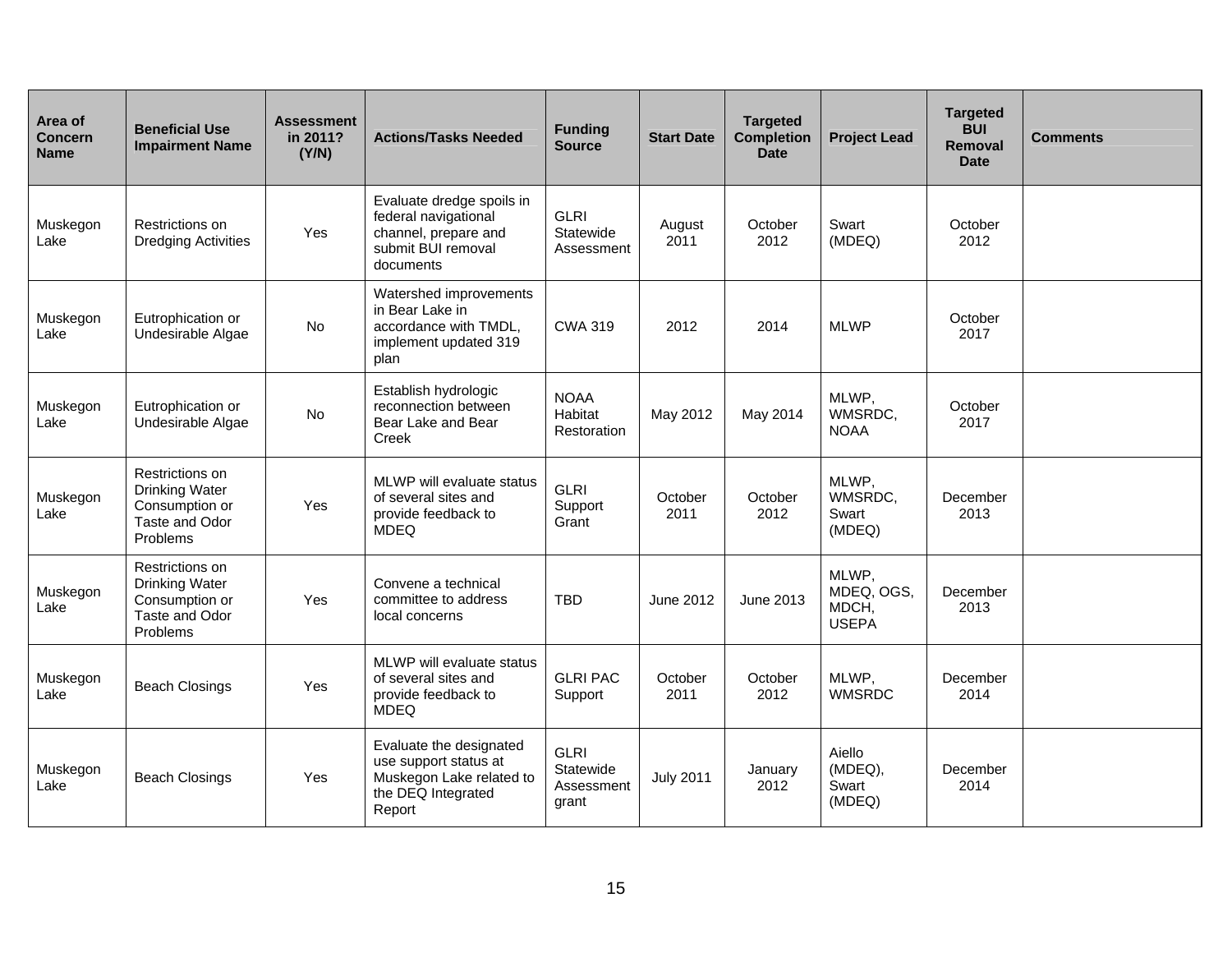| Area of<br><b>Concern</b><br><b>Name</b> | <b>Beneficial Use</b><br><b>Impairment Name</b> | <b>Assessment</b><br>in 2011?<br>(Y/N) | <b>Actions/Tasks Needed</b>                                                                                               | <b>Funding</b><br><b>Source</b>        | <b>Start Date</b> | <b>Targeted</b><br><b>Completion</b><br><b>Date</b> | <b>Project Lead</b>                            | <b>Targeted</b><br><b>BUI</b><br>Removal<br><b>Date</b> | <b>Comments</b> |
|------------------------------------------|-------------------------------------------------|----------------------------------------|---------------------------------------------------------------------------------------------------------------------------|----------------------------------------|-------------------|-----------------------------------------------------|------------------------------------------------|---------------------------------------------------------|-----------------|
| Muskegon<br>Lake                         | <b>Beach Closings</b>                           | Yes                                    | Infrastructure<br>improvements and<br>evaluation of BMPs<br>needed on Ruddiman<br>Creek related to E. coli<br><b>TMDL</b> | <b>TBD</b>                             | <b>TBD</b>        | <b>TBD</b>                                          | City of<br>Muskegon,<br>MLWP,<br><b>WMSRDC</b> | December<br>2014                                        |                 |
| Muskegon<br>Lake                         | <b>Beach Closings</b>                           | Yes                                    | Evaluate BMPs needed<br>for Muskegon Lake<br><b>MLWP</b> criteria                                                         | <b>TBD</b>                             | <b>TBD</b>        | <b>TBD</b>                                          | MLWP,<br><b>WMSRDC</b>                         | December<br>2014                                        |                 |
| Muskegon<br>Lake                         | Degradation of<br>Aesthetics                    | Yes                                    | Assessment of listed<br>aesthetically impaired<br>sites, 2 rounds                                                         | <b>GLRI</b><br>Statewide<br>Assessment | <b>July 2011</b>  | September<br>2013                                   | Riley<br>(MDEQ),<br>Swart<br>(MDEQ)            | November<br>2015                                        |                 |
| Muskegon<br>Lake                         | Degradation of<br>Aesthetics                    | Yes                                    | Completion of cleanup<br>and restoration activities<br>at Ruddiman, Ryerson,<br>Heritage Landing, and MI<br>Steel Bay     | <b>NOAA</b><br>Habitat<br>Restoration  | 2011              | 2012                                                | MLWP,<br>WMSRDC,<br><b>NOAA</b>                | November<br>2015                                        |                 |
| Muskegon<br>Lake                         | Degradation of<br>Aesthetics                    | Yes                                    | Assessment of oil in<br>Fenner's Ditch, tributary<br>to Bear Lake                                                         | <b>TBD</b>                             | September<br>2011 | September<br>2012                                   | Berdinski<br>(MDEQ)                            | November<br>2015                                        |                 |
| Muskegon<br>Lake                         | Degradation of<br>Aesthetics                    | Yes                                    | Implementation of<br>Fenner's Ditch study                                                                                 | <b>TBD</b>                             | <b>TBD</b>        | <b>TBD</b>                                          | MDEQ, OGS                                      | November<br>2015                                        |                 |
| Muskegon<br>Lake                         | Loss of Fish and<br><b>Wildlife Habitat</b>     | No                                     | Cleanup of mill debris at<br>Muskegon Lake marine<br>and shoreline restoration                                            | <b>NOAA</b><br>Habitat<br>Restoration  | 2012              | 2013                                                | MLWP, Evans<br>(WMSRDC),<br><b>NOAA</b>        | 2015                                                    |                 |
| Muskegon<br>Lake                         | Loss of Fish and<br><b>Wildlife Habitat</b>     | <b>No</b>                              | Hydrologic reconnection<br>of wetlands on Bear Lake<br>and N.B. Muskegon River,<br>Willbrandt property                    | <b>NOAA</b><br>Habitat<br>Restoration  | 2012              | 2014                                                | MLWP, Evans<br>(WMSRDC),<br><b>NOAA</b>        | 2015                                                    |                 |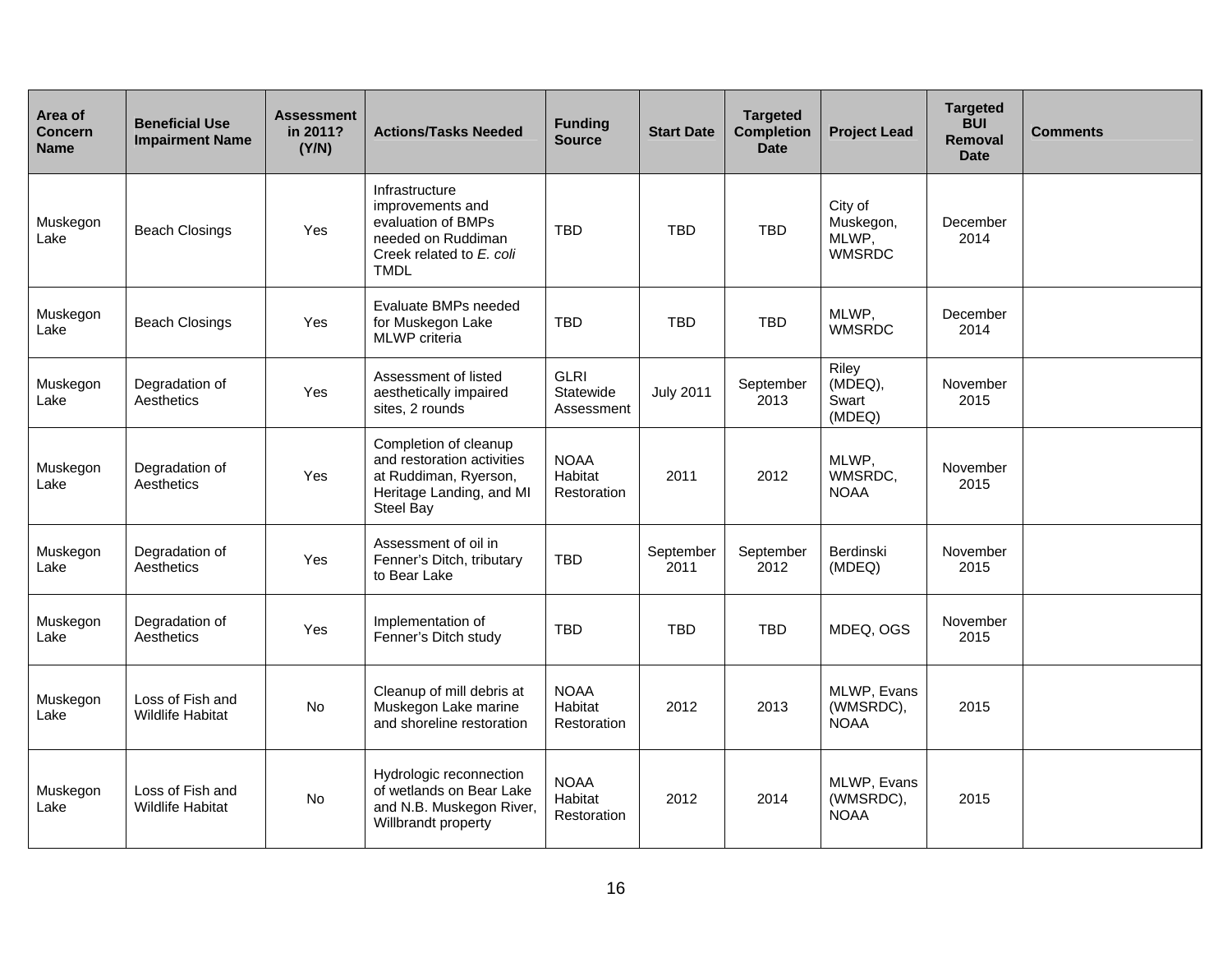| Area of<br><b>Concern</b><br><b>Name</b> | <b>Beneficial Use</b><br><b>Impairment Name</b>    | <b>Assessment</b><br>in 2011?<br>(Y/N) | <b>Actions/Tasks Needed</b>                                                 | <b>Funding</b><br><b>Source</b>       | <b>Start Date</b> | <b>Targeted</b><br><b>Completion</b><br><b>Date</b> | <b>Project Lead</b>                     | <b>Targeted</b><br><b>BUI</b><br>Removal<br><b>Date</b> | <b>Comments</b> |
|------------------------------------------|----------------------------------------------------|----------------------------------------|-----------------------------------------------------------------------------|---------------------------------------|-------------------|-----------------------------------------------------|-----------------------------------------|---------------------------------------------------------|-----------------|
| Muskegon<br>Lake                         | Loss of Fish and<br><b>Wildlife Habitat</b>        | No                                     | Restore Ryerson Creek<br>wetland and adjacent<br>lakeshore riparian habitat | <b>NOAA</b><br>Habitat<br>Restoration | 2012              | 2014                                                | MLWP, Evans<br>(WMSRDC),<br><b>NOAA</b> | 2015                                                    |                 |
| Muskegon<br>Lake                         | Loss of Fish and<br><b>Wildlife Habitat</b>        | No                                     | Restore Michigan Steel<br>peninsula wetland                                 | <b>NOAA</b><br>Habitat<br>Restoration | 2012              | 2014                                                | MLWP, Evans<br>(WMSRDC),<br><b>NOAA</b> | 2015                                                    |                 |
| Muskegon<br>Lake                         | Loss of Fish and<br><b>Wildlife Habitat</b>        | No                                     | Zephyr/Bosma property<br>wetland restoration                                | <b>TBD</b>                            | <b>TBD</b>        | <b>TBD</b>                                          | MLWP,<br>WMSRDC,<br><b>DU</b>           | 2015                                                    |                 |
| Muskegon<br>Lake                         | Loss of Fish and<br><b>Wildlife Habitat</b>        | No                                     | <b>Restoration at Ruddiman</b><br>Creek                                     | <b>NOAA</b><br>Habitat<br>Restoration | 2011              | 2012                                                | MLWP,<br><b>NOAA</b>                    | 2015                                                    |                 |
| Muskegon<br>Lake                         | Degradation of Fish<br>and Wildlife<br>Populations | <b>No</b>                              | See Loss of Fish and<br><b>Wildlife Habitat BUI</b>                         |                                       |                   |                                                     |                                         | 2015                                                    |                 |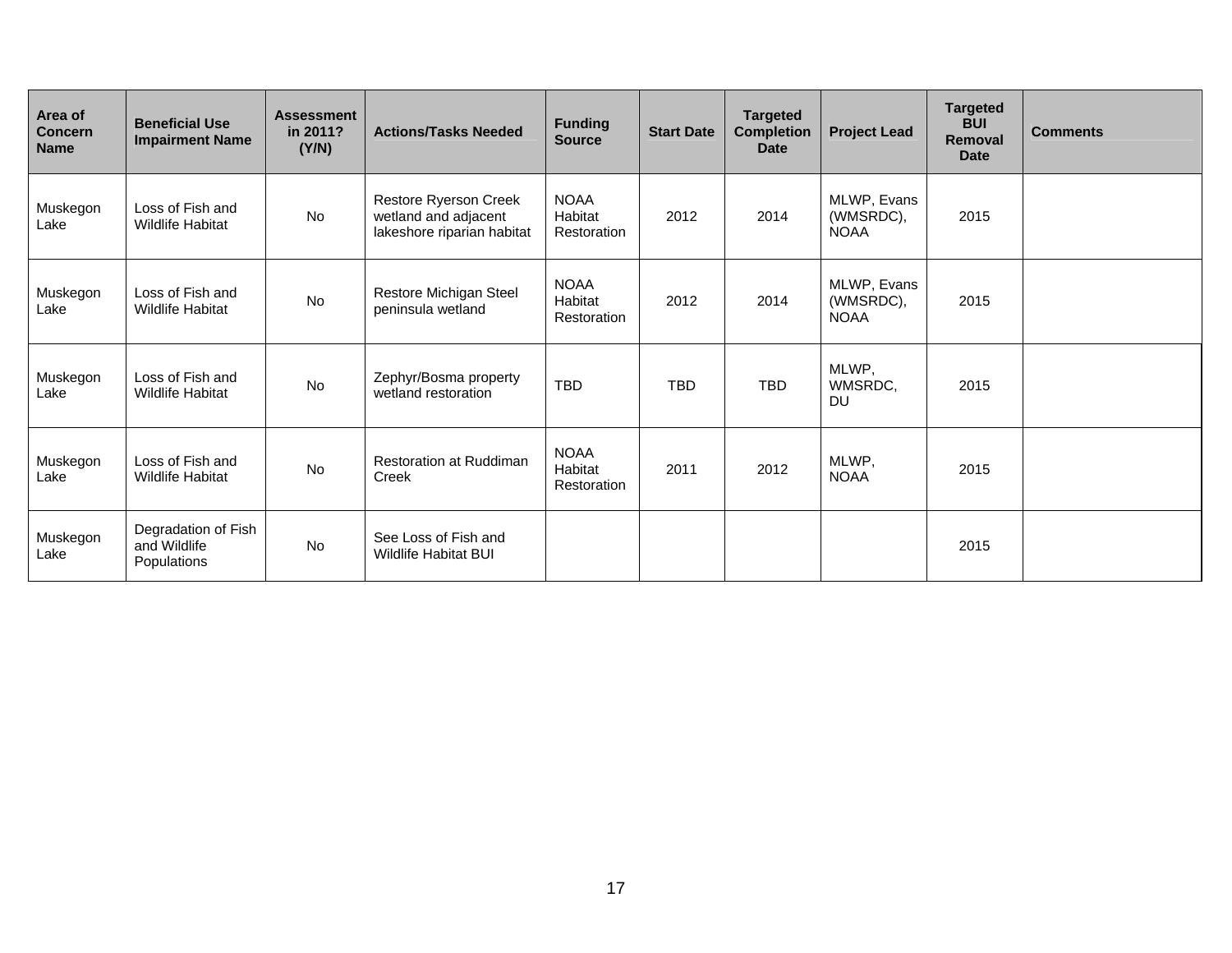### *Bibliography*

Evans, K. 2011. West Michigan Shoreline Regional Development Council. Personal Communication.

International Joint Commission (IJC), 1987. Revised Great Lakes Water Quality Agreement of 1978.

Michigan Department of Community Health (MDCM), 2010. Michigan Fish Advisory: A Family Guide to Eating Michigan Fish. http://www.michigan.gov/eatsafefish

- Michigan Department of Environmental Quality (MDEQ), 2008. *Guidance for Delisting Michigan's Great Lakes Areas of Concern,* revised. MI/DEQ/WB-06-001.
- Michigan Department of Environmental Quality (MDEQ), 2008. Remedial Action Plan Update for the Muskegon Lake Area of Concern. Aquatic Nuisance Control & Remedial Action Unit, Michigan Department of Environmental Quality (MDEQ), Lansing, Michigan.
- Michigan Department of Environmental Quality (MDEQ), 2008. Total Maximum Daily Load for Phosphorous for Bear Lake, Muskegon County. Water Bureau, Michigan Department of Environmental Quality (MDEQ), Lansing, Michigan.
- Michigan Department of Natural Resources (MDNR), 1987. Remedial Action Plan for the Muskegon Lake Area of Concern. Great Lakes and Environmental Assessment Section, Surface Water Quality Division, Michigan Department of Natural Resources (MDNR), Lansing, Michigan.
- Michigan Department of Natural Resources and Environment. 2010. Remedial Action Plan Update for the Muskegon Lake Area of Concern (draft). Office of the Great Lakes, Michigan Department of Natural Resources and Environment, Lansing, Michigan.
- Michigan Department of Natural Resources and Environment. 2010. Total Maximum Daily Load for *E. coli* for Ruddiman Creek Muskegon County. Water Bureau, Michigan Department of Natural Resources and Environment, Lansing, Michigan.
- Michigan Department of Natural Resources and Environment. 2010. Water Quality and Pollution Control in Michigan 2010 Sections 303(d), 305(b), and 314 Integrated Report. Water Bureau, Michigan Department of Natural Resources and Environment, Lansing, Michigan.
- Muskegon Conservation District. 2002. Muskegon Lake Community Action Plan Remedial Action Plan Update. Prepared for the Muskegon Lake Public Advisory Council and the Muskegon Lake Watershed Community.
- Muskegon Lake Watershed Partnership. 2010. Degraded Aesthetics Beneficial Use Impairment Restoration and Removal Strategy for the Muskegon Lake Area of Concern. Muskegon Lake Watershed Partnership, Muskegon, Michigan.
- Muskegon Lake Watershed Partnership Habitat Committee. 2008. Muskegon Lake Area of Concern Fish and Wildlife Habitat Restoration and Beneficial Use Impairment Removal Strategy. Muskegon Lake Watershed Partnership, Muskegon, Michigan.